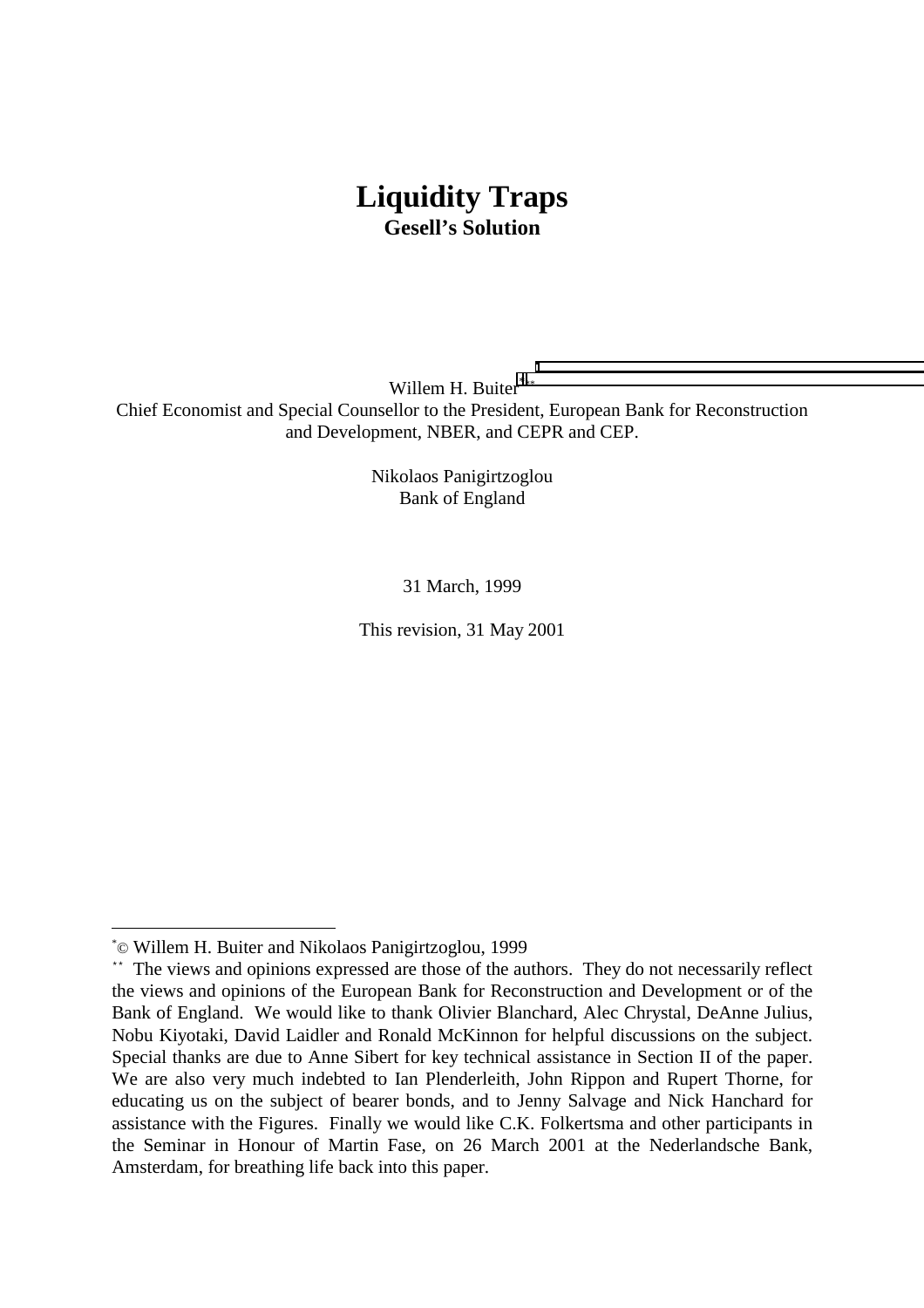### **Abstract**

An economy is in a liquidity trap when monetary policy cannot influence either real or nominal variables of interest. A necessary condition for this is that the short nominal interest rate is constrained by its lower bound, typically zero. The paper develops a small analytical model to show how an economy can get into a liquidity trap, how it can avoid getting into one and how it can get out.

To avoid the risk of falling into a liquidity trap, or to escape from one, the authorities can remove the zero nominal interest rate floor, by adopting an augmented monetary rule that systematically keeps the own nominal interest rate on currency below the nominal interest rate on non-monetary instruments. This involves paying interest, negative or positive, on certain government 'bearer bonds' -- coin and currency, that is, 'taxing money', as advocated by Gesell. There are likely to be significant shoe leather costs associated with any scheme to tax currency.

Willem H. Buiter, European Bank for Reconstruction and Development, One Exchange Square, London EC2A 2JN, UK. Tel: #44-20-73386805 Fax:#44-20-73386110/111 E-mail (office): [buiterw@ebrd.com](mailto:buiterw@ebrd.com) E-mail (home): [willembuiter@netscapeonline.co.uk](mailto:willembuiter@netscapeonline.co.uk) Home page: [http://www.nber.org/wbuiter/](http://www.nber.org/~wbuiter/)

Nikolaos Panigirtzoglou, Bank of England, Threadneedle Street, London EC2R 8AH, UK. Tel: #44-20-7601 5440 Fax: #44-20-7601 5953 E-mail: [nikolaos.panigirtzoglou@bankofengland.co.uk](mailto:nikolaos.panigirtzoglou@bankofengland.co.uk)

**AEA-JEL Classification:** B22, E41, E31, E32, E51, E52, E58, N12, N13, N14. **Key words:** Liquidity trap; Gesell, stamp scrip, inflation targeting; multiple equilibria.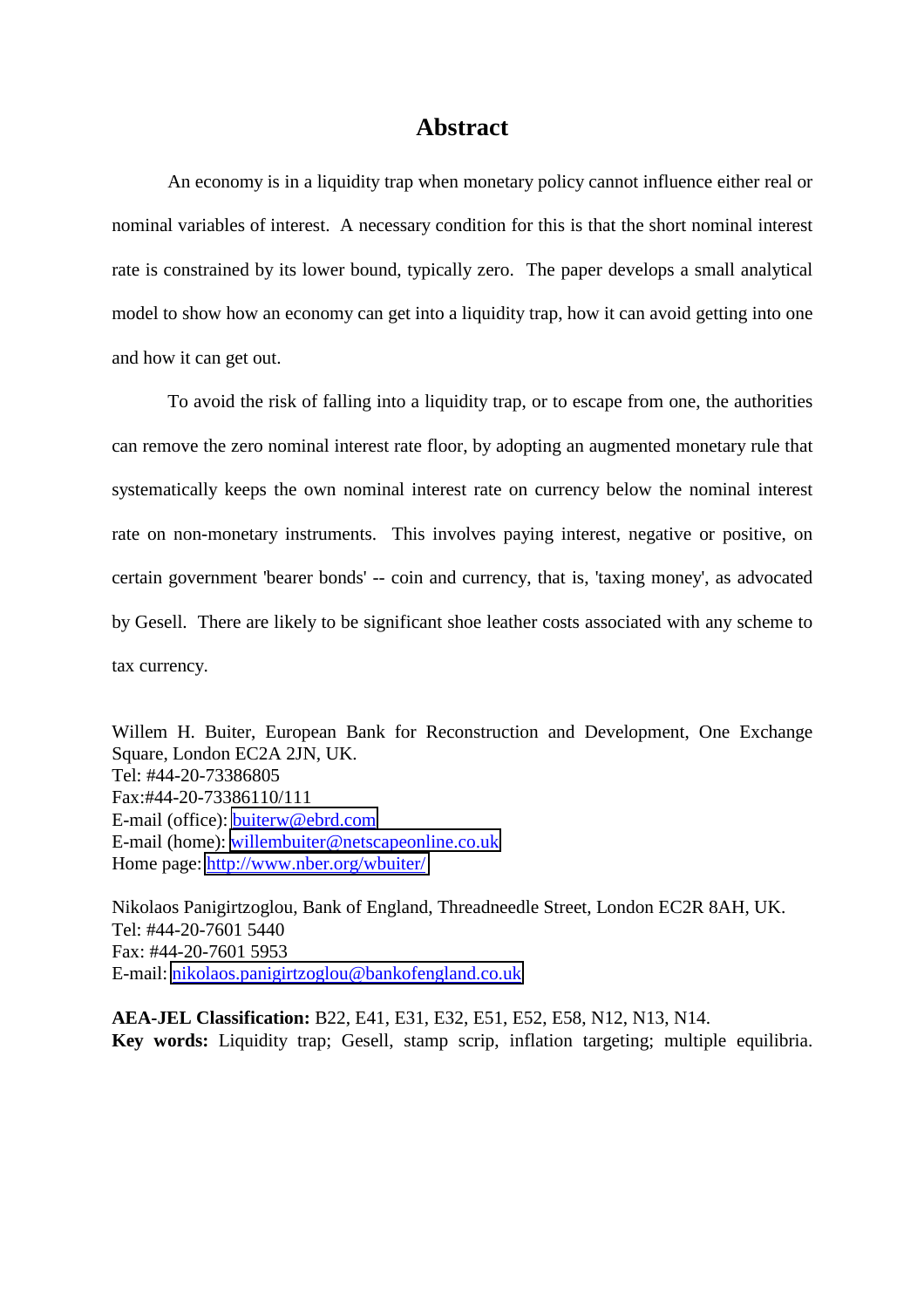## **(I) Introduction**

 $\overline{a}$ 

The liquidity trap used to be a standard topic in macro textbooks, but disappeared in the 1970s. Because of recent developments in Japan, liquidity traps are a hot topic again. The economy is said to be in a liquidity trap when the ability to use monetary policy to stimulate demand has vanished. The conditions that have to be satisfied for monetary policy to fail to affect both real and nominal variables depend on one's view on the monetary transmission mechanism. A necessary condition for monetary policy ineffectiveness is that monetary policy cannot affect the joint distribution of real and nominal rates of return on financial and real assets.<sup>1</sup> In very simple closed economy IS-LM-type models, where there is but one rate of return – a nominal interest rate of unspecified maturity - monetary policy in powerless when an increase in the nominal money stock cannot reduce this short nominal rate. In models with a more extended menu of financial and real assets, for monetary policy to be powerless, the yields on all non-monetary assets (short and long maturity, private and public, financial and real) must be at their lower bounds, not just the short nominal interest rate. With portfolio holders indifferent a regards the composition of their financial wealth between money and all non-money assets, changes in the supply of money cannot affect the spreads between money and non-money assets. When, as is institutionally more relevant, the short nominal interest rate is taken to be the monetary instrument, rather than some monetary aggregate, the argument is not changed in any essential way. When monetary policy also works through channels other than rates of return (say, through the availability as well as the

<sup>&</sup>lt;sup>1</sup> In an open economy, the relevant rates of return would include the expected rate of depreciation of the exchange rate. If, say, domestic nominal interest rates are linked to world interest rates through an uncovered interest parity condition, monetary policy will still be ineffective whenever the demand for money becomes infinitely interest-sensitive. When international interest rate differentials can be influenced by changes in the relative supplies of non-monetary government debt instruments denominated in different currencies, there is a further monetary transmission channel.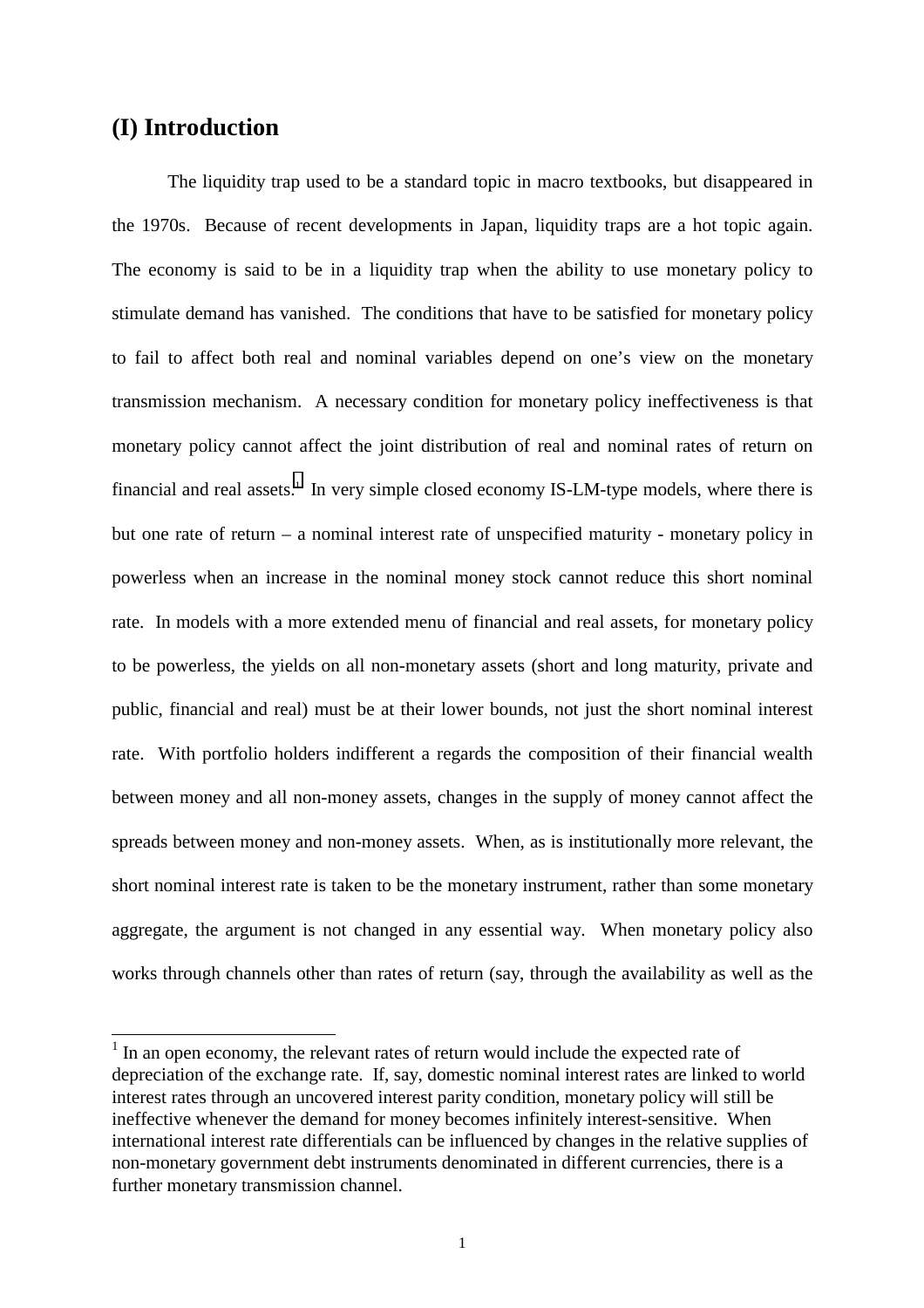cost of credit, or through the exchange rate), a liquidity trap is only operative if these additional liquidity, credit or exchange rate channels of monetary transmission too are blocked.2

The textbook treatment of liquidity traps, based on Hicks's [1936] interpretation of Keynes [1936], involves the assumption that the opportunity cost of holding money is a long nominal interest rate, and that the demand for money becomes infinitely sensitive to the current value of this long nominal yield because of regressive (what we now call 'mean reverting') expectations about the future behaviour of the long nominal yield (see e.g. Tobin [1958] and Laidler [1993]). In most modern theories, the short (riskless) nominal interest rate on government debt is the opportunity cost of holding currency. The nominal yield on short government debt is then related to yields on other assets through equilibrium asset pricing relationships such as the expectations theory of the term structure of interest rates, the CAPM model or other portfolio balance models.

The modern argument assumes explicitly (and the traditional theories assumed implicitly) that the pecuniary own rate of return on money was zero, an appropriate assumption for coin and currency, although not for the liabilities of private deposit-taking institutions that make up most of the broader monetary aggregates, which now typically have positive nominal returns. With the own rate of return on currency administratively fixed at zero, a floor for the spread between the non-monetary and monetary claims becomes a floor for the nominal yields on non-monetary financial instruments.

<sup>&</sup>lt;sup>2</sup> A 'helicopter drop' of money will, unlike money injected through open market purchases, have a wealth effect on private consumption, for a given distribution of rates of return. Since the essence of this part of the monetary transmission mechanism is a transfer of wealth between the public and private sectors, we consider it to be fiscal rather than monetary policy. In the rest of this paper, monetary policy is interpreted as pertaining only to the composition of the government's financial liabilities between monetary and non-monetary claims. The magnitude of the government's aggregate stock of financial liabilities is the province of intertemporal fiscal policy.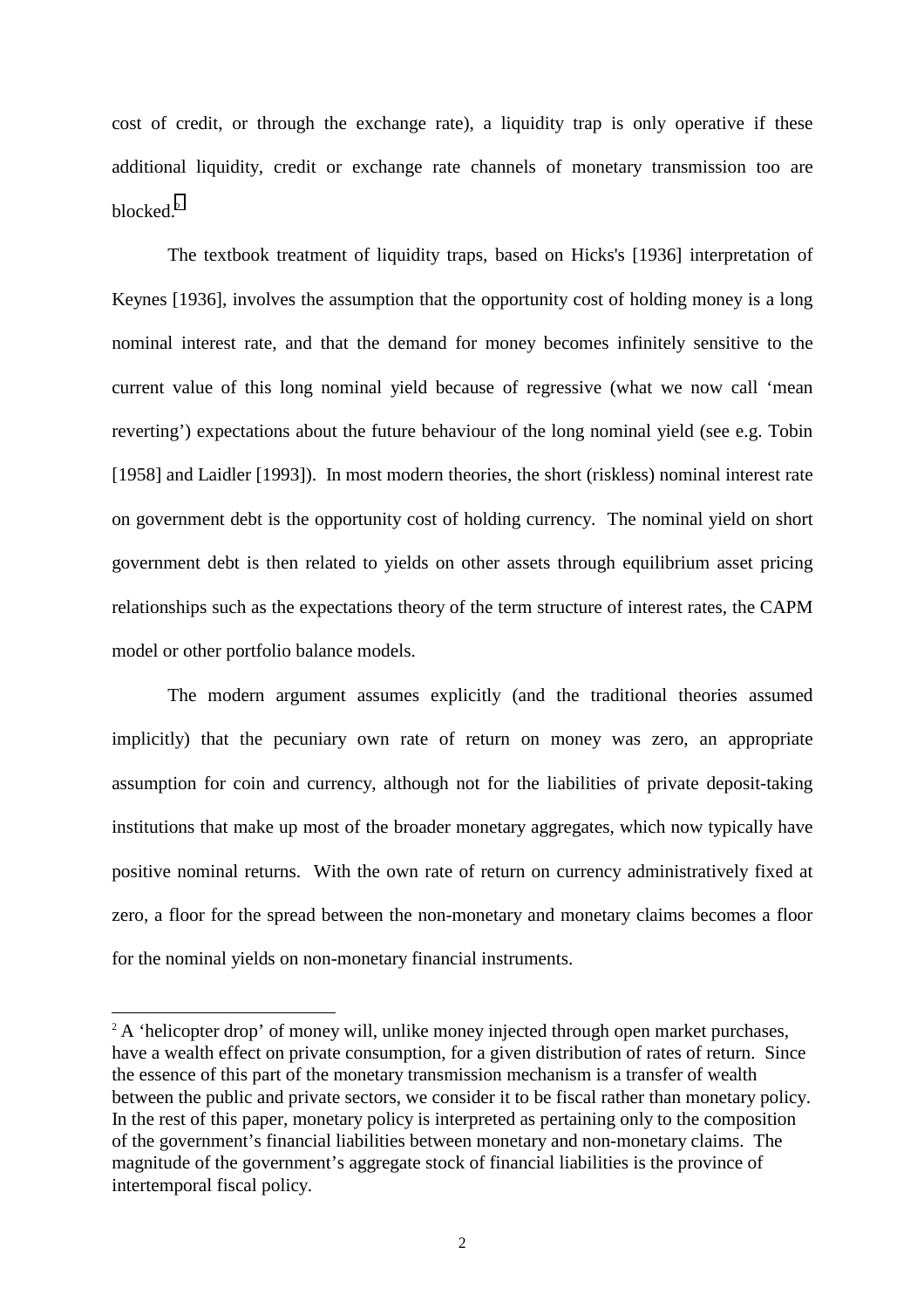In Section II of the paper, we develop a small analytical model of a closed economy in which, under a conventional Taylor rule for the nominal interest rate, a liquidity trap can exist. We show how a simple augmentation of the Taylor rule can eliminate liquidity trap equilibria. The augmented rule may involve paying (negative as well as positive) interest on currency. The practicalities of paying interest on currency are reviewed in Section III.

Even in the simple analytical model of a liquidity trap developed in Section II, monetary policy is powerless only if it cannot affect nominal yields at any maturity. While the demand for narrow money or base money in that model depends on just one opportunity cost variable: the current short nominal interest rate, aggregate demand is affected by current and anticipated future short rates. The economy is in a liquidity trap only if the entire yield curve is flat at a zero level (see also Orphanides and Wieland [1998]). In an open economy extension of this model, the same conclusion would apply if domestic and foreign nominal interest rates were linked through an uncovered interest parity (UIP) condition. If domestic and foreign currency denominated non-monetary securities were imperfect substitutes, monetary policy might work through the exchange rate channel, even with the entire domestic yield curve flat at zero.

This liquidity trap used to be treated, in the mainstream accounts of the monetary transmission mechanism, as a theoretical curiosum without practical relevance.<sup>3</sup> The revival of interest in the liquidity trap is not surprising.

First, Japan is in a protracted economic slump. Short nominal interest rates there are near zero. Zero is the absolute nominal interest rate floor in Japan because yen notes and coin bear a zero nominal interest rate. Of course, the yields on longer-maturity government debt instruments remain positive (albeit at historically low levels), and the nominal yields on a

 $3<sup>3</sup>$ See e.g. Romer [1996], which covers the topic as half of an exercise at the end of the chapter 5, "Traditional Keynesian Theories of Fluctuations".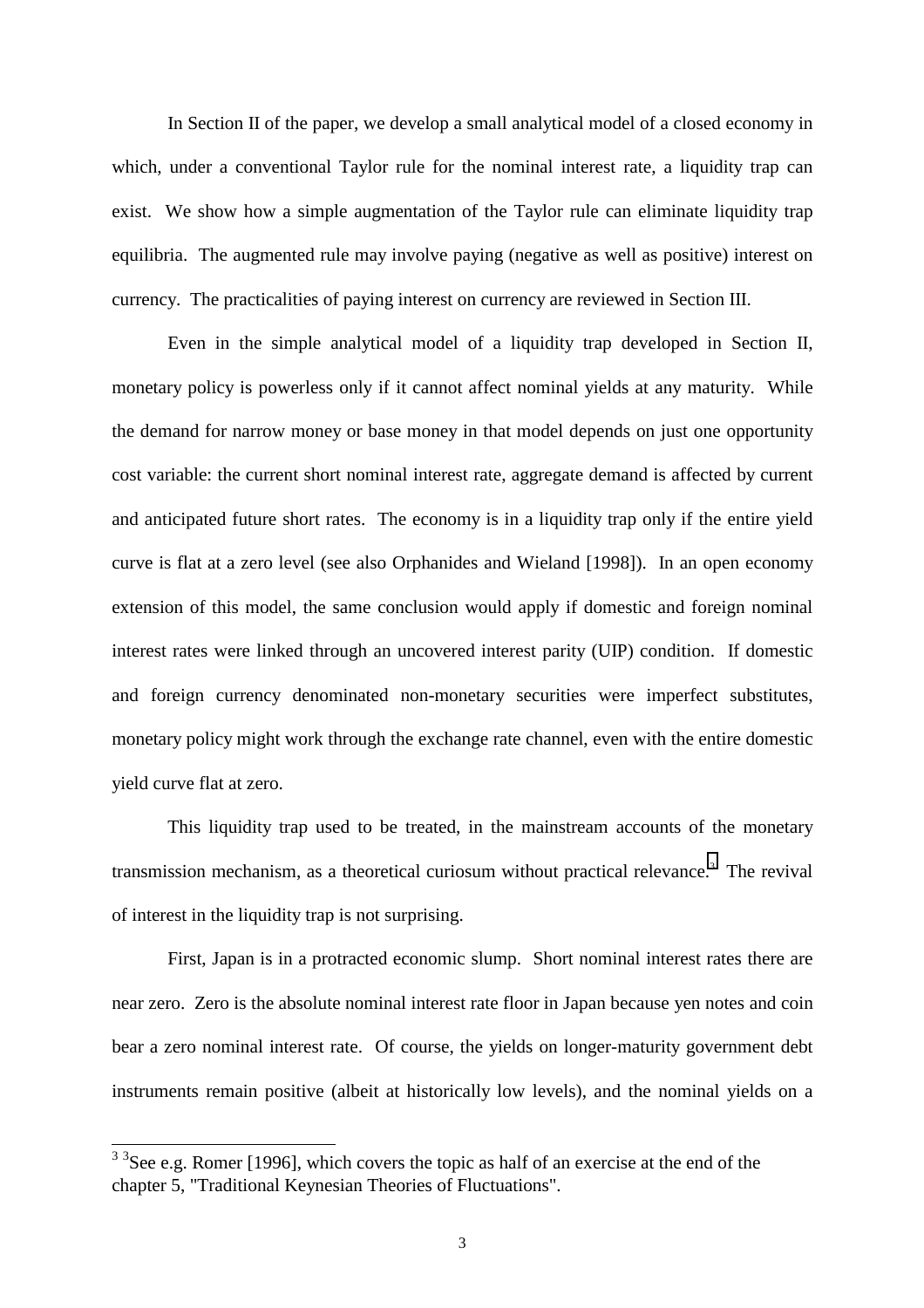variety of private and public financial and real assets also remain positive. While the strict conditions for a liquidity trap to be operative are therefore not satisfied, monetary policy in Japan currently appears to have a rather limited effect on aggregate demand. A number of observers have concluded that there is a liquidity trap at work (see e.g. Krugman [1998a,b,c,d; 1999], Ito [1998], McKinnon and Ohno [1999] and Svensson [2000]); for a view that liquidity traps are unlikely to pose a problem, see Meltzer [1999] and Hondroyiannis, Swamy and Tavlas [2000])<sup>4</sup>.

Second, HICP inflation in Euroland averaged 1.1 percent per annum during 1999. The ECB's repo rate reached a trough of 2.5 percent during April 1999. At the time, this raised the question as to whether a margin of two hundred and fifty basis points provides enough insurance against a slump in aggregate demand. Demand could weaken to such an extent that a cut in the short nominal rate of more than two hundred and fifty points would be required to boost aggregate demand sufficiently.

For virtually all monetary authorities in developed market economies, the monetary instrument is a short nominal interest rate.<sup>5</sup> Monetary policy impacts aggregate demand primarily through its effect on real interest rates, short and long. The transmission of monetary policy through other real asset prices, including the real exchange rate, depends on

<sup>4</sup> Hondroyannis, Swamy and Tavlas [2000] argue that because their empirical study suggests that the interest rate elasticity of money demand is lower at lower rates of interest (and has declined in recent years), Japan cannot be in a liquidity trap. This is a non-sequitur. If all interest rates are at the zero floor, monetary policy is ineffective, no matter how low the interest sensitivity of money demand.

<sup>&</sup>lt;sup>5</sup>The argument could be recast in terms of the monetary authority using some monetary aggregate as the instrument, with the short nominal interest rate on risk-free non-monetary financial claims treated as endogenous. Taking the short nominal rate as the instrument has two advantages. First, the exposition in simpler. Second, it is what central banks actually do. Changes in reserve requirements, open market operations etc. are best viewed as ways of changing the interest rate. .In an open economy, the other institutionally relevant instrument of monetary policy is the nominal exchange rate. When capital mobility is limited, the short nominal interest rate and the nominal exchange rate both can be instruments of policy, at any rate in the short run.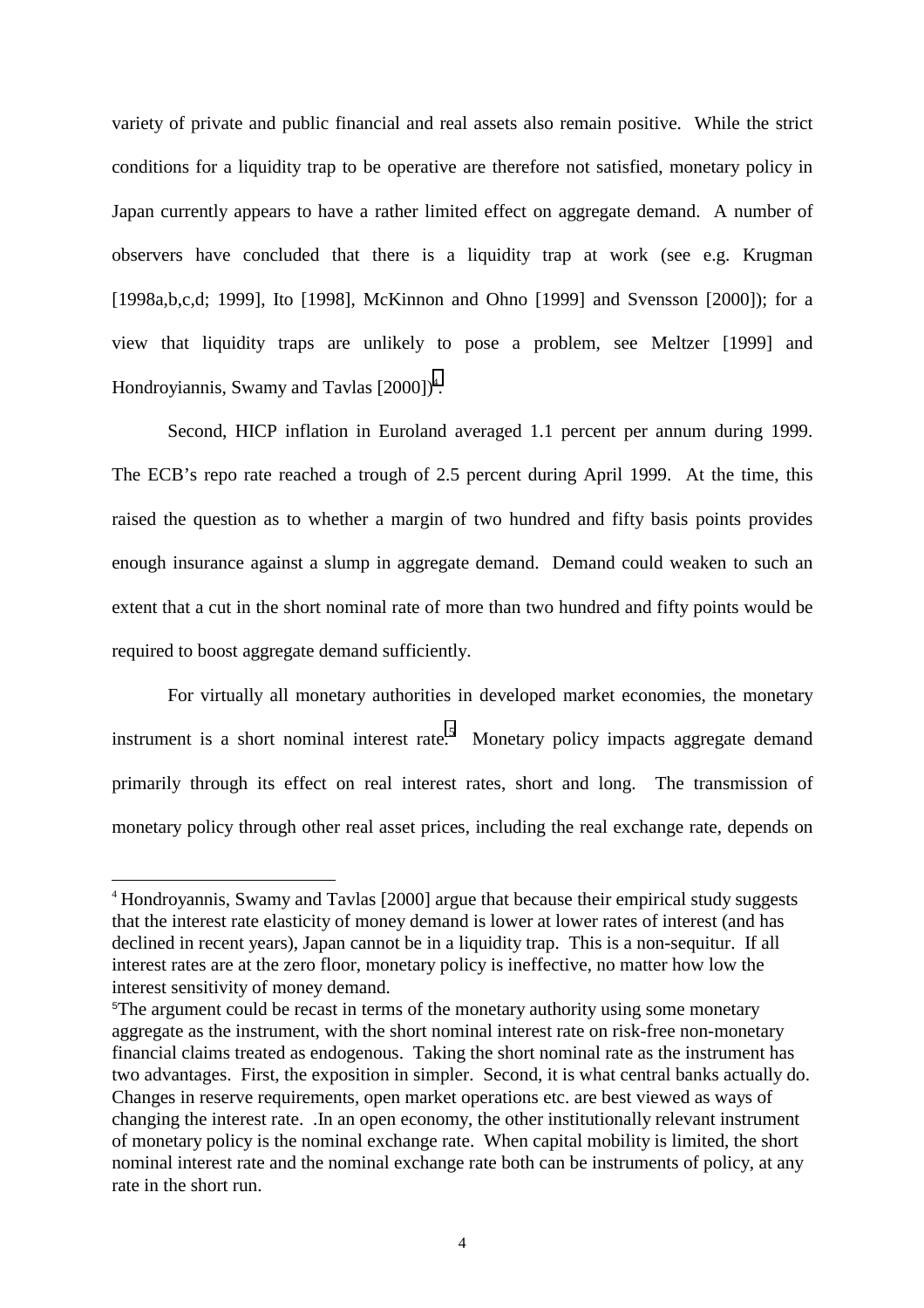the ability of the monetary authorities to influence real interest rates. For the monetary authority to affect real demand, changes in nominal interest rates have to be translated, at least temporarily, into changes in real interest rates. In a moderate or low-inflation environment, inflation and inflation expectations tend to move only gradually and sluggishly. This Keynesian feature of the economy gives monetary policy a temporary handle on the real economy.

If short nominal interest rates cannot fall any further, short real rates can only be pushed down through a rise in the expected rate of inflation. If the price stability gospel has been widely internalised by market participants, expected inflation is unlikely to rise to produce the required cut in real rates.

Once an economy is in such a situation, it is not possible to get out of it using the conventional monetary policy instruments - changes in the short nominal interest rates. Inflation expectations are not a policy instrument. Why would inflation expectations rise when monetary policy cannot stimulate demand?

Of course, in a liquidity trap, expansionary fiscal policy, or any other exogenous shock to aggregate demand, is supposed to be at its most effective. There are, however, conditions under which fiscal policy cannot be used to stimulate aggregate demand. Debt-financed lump-sum tax cuts could fail to stimulate aggregate demand if there is Ricardian equivalence or debt neutrality. Alternatively, the government's creditworthiness may be so impaired that it cannot borrow. Finally, there could be external, Maastricht Treaty or Stability and Growth Pact-like external constraints on a government's ability to use deficit financing.

If Ricardian equivalence holds, a temporary increase in exhaustive public spending will, even with a balanced budget, and in virtually any model of the economy, boosts aggregate demand. For this fiscal policy channel to be ineffective also, exhaustive public spending must be a direct perfect substitute for exhaustive private spending, say because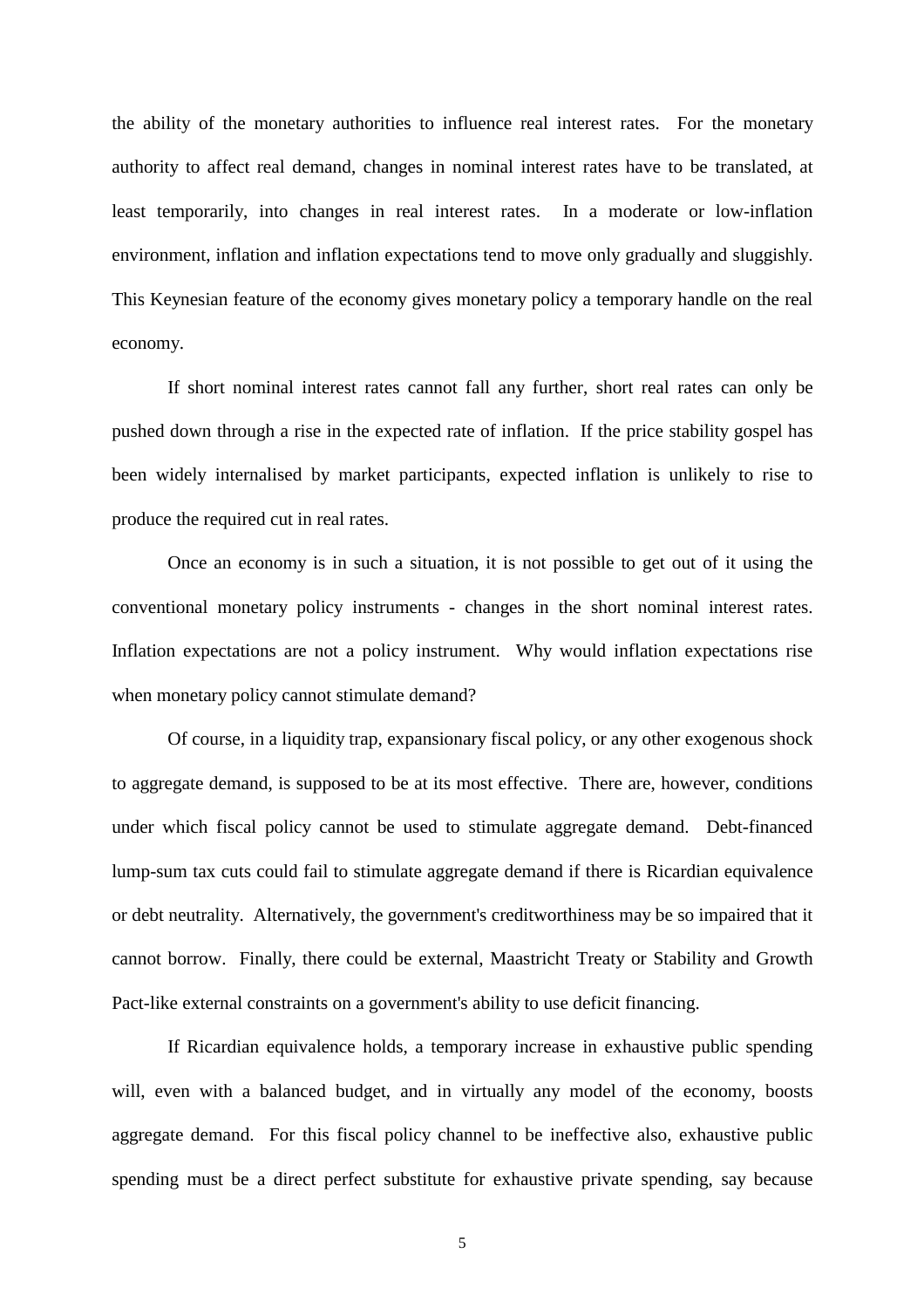public consumption is a perfect substitute for private consumption in private utility functions, and public investment is a perfect substitute for private investment in private production functions.<sup>6</sup> Recent theoretical analyses of liquidity traps include Wolman [1998], Buiter and Panigirtzoglou [1999], McCallum [2000, 2001], Christiano [2000], Porter [1999], and Benhabib, Schmitt-Grohé and Uribe [1999a,b]. Recent empirical investigations of the issue include Fuhrer and Madigan [1997], Buiter and Panigirtzoglou [1999], Johnson, Small and Tryon [1999], Clouse, Henderson, Orphanides, Small and Tinsley [1999], Iwata and Wu [2001],

## **(II) A Simple Model of the Liquidity Trap**

We model a simple, closed endowment economy with a single perishable commodity that can be consumed privately or publicly.

#### **Households**

A representative infinite-lived, competitive consumer maximises for all  $t \ge 0$  the utility functional given in (1) subject to his instantaneous flow budget identity (2), solvency constraint (3) and his initial financial wealth. We use the simplest money-in-the-directutility-function approach to motivate a demand for money despite it being dominated as a store of value. Instantaneous felicity therefore depends on consumption and real money balances. We define the following notation; *c* is real private consumption, *y* is real output,  $\tau$ is real (lump-sum taxes), *M* is the nominal stock of base money (currency), *B* is the nominal stock of short (strictly zero maturity) non-monetary debt, *i* is the instantaneous risk-free nominal interest rate on non-monetary debt,  $i_M$  is the instantaneous risk-free nominal interest rate on money (or the own rate on money), *p* is the price level in terms of money, *a* is

<sup>6</sup> See Buiter [1977].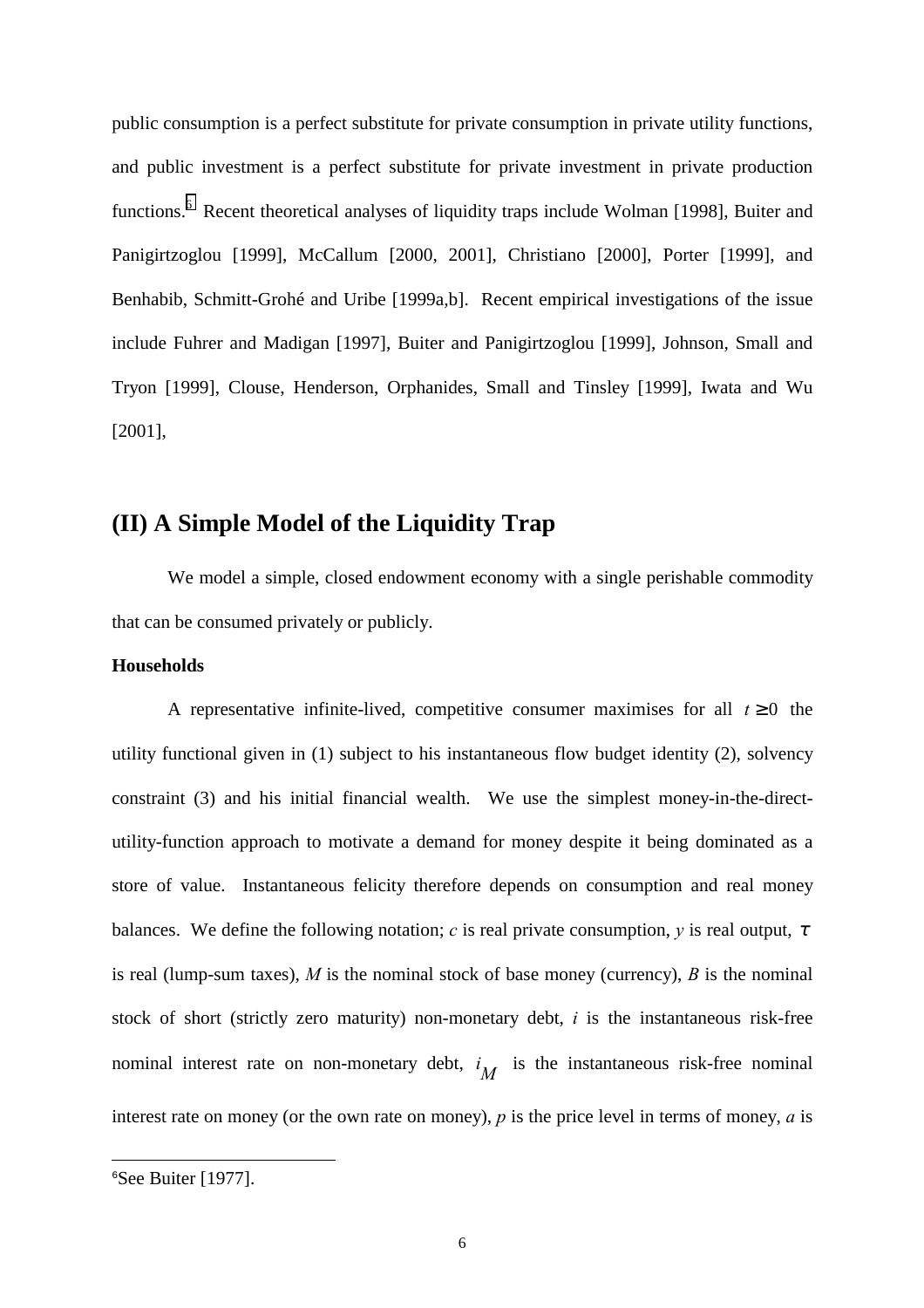the real stock of private financial wealth, *m* is the stock of real currency and *b* the stock of real non-monetary debt.

$$
\int_{t}^{\infty} e^{-\delta(\nu-t)} \left[\frac{1}{1+\eta}\ln c(\nu) + \frac{\eta}{1+\eta}\ln m(\nu)\right] d\nu
$$
\n
$$
\eta > 0 \tag{1}
$$

 $\delta > 0$ 

$$
\dot{M} + \dot{B} \equiv p(y - \tau - c) + iB + i_M M
$$
\n(2)

 $c \geq 0; M \geq 0$ 

$$
\lim_{v \to \infty} e^{-\int_{t}^{v} i(u) du} [M(v) + B(v)] \ge 0
$$
 (3)

$$
M(0) + B(0) = \overline{A(0)}\tag{4}
$$

By definition,

$$
a \equiv \frac{M + B}{P} \tag{5}
$$

The household budget identity (2) can be rewritten as follows

$$
\dot{a} \equiv ra + y - \tau - c + (i_M - i)m \tag{6}
$$

where  $r$ , the instantaneous real rate of interest on non-monetary assets, is defined by

$$
r \equiv i - \pi \tag{7}
$$

and  $\pi = \frac{\dot{p}}{p}$ *p*  $\pi \equiv \frac{\dot{p}}{r}$  is the instantaneous rate of inflation.

The household solvency constraint can now be rewritten as

$$
\lim_{v \to \infty} e^{-\int_{t}^{v} r(u) du} a(v) \ge 0
$$
 (8)

and the intertemporal budget constraint for the household sector can be rewritten as: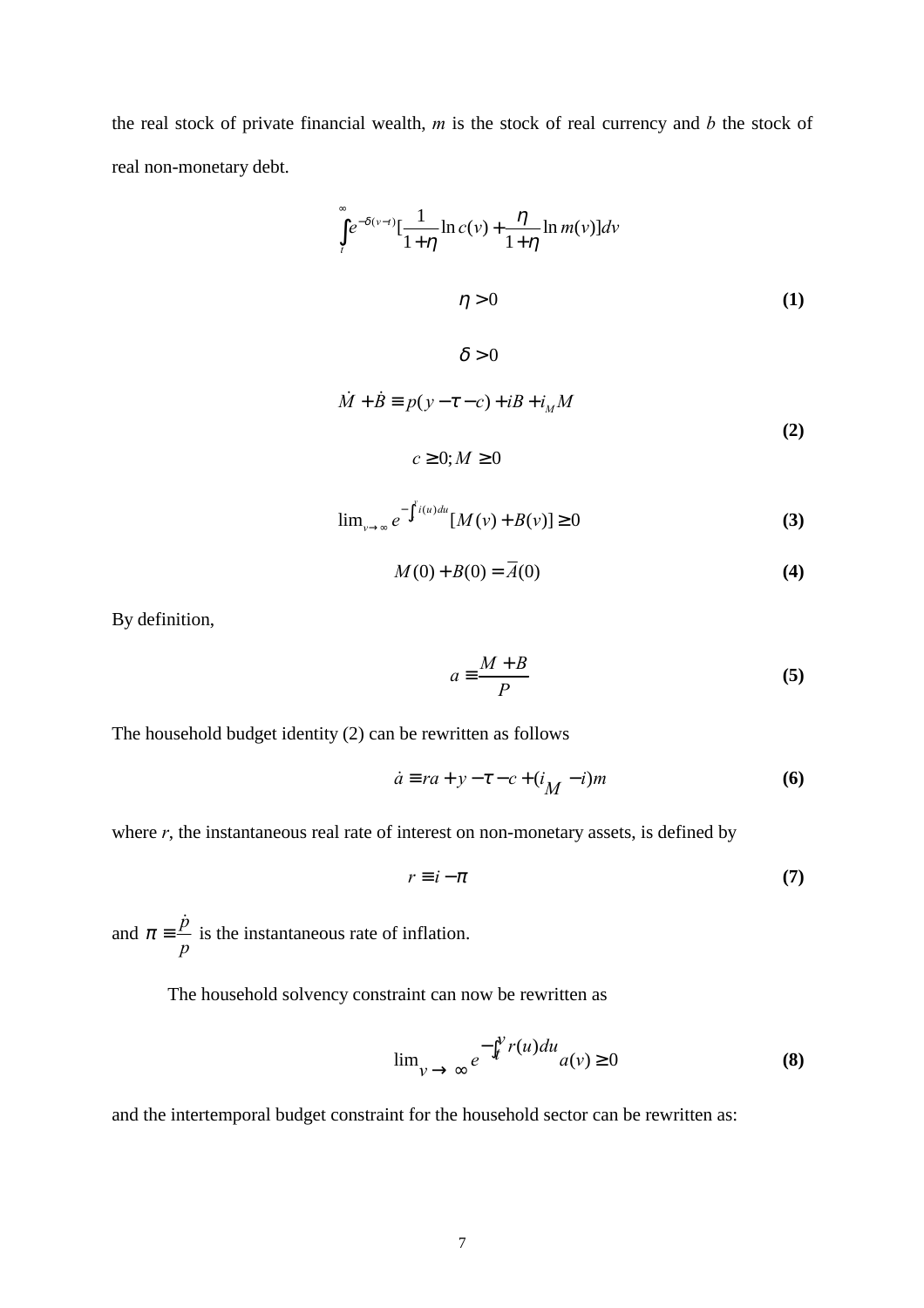$$
\int_t^{\infty} e^{-\int_t^{\nu} r(u) du} \left[ c(v) + \tau(v) + [i(v) - i_M(v)] m(v) - y(v) \right] dv \le a(t)
$$
 (9)

The first-order conditions for an optimum imply that the solvency constraint will hold with equality. Also,

$$
\dot{c} = (r - \delta)c \tag{10}
$$

and for  $i \ge i_M$ ,

$$
m = \left(\frac{\eta}{i - i_M}\right)c\tag{11}
$$

If  $i < i<sub>M</sub>$ , currency would dominate non-monetary financial assets ('bonds') as a store of value. Households would wish to take infinite long positions in money, financed by infinite short positions in non-monetary securities. The rate of return on the portfolio would be infinite. This cannot be an equilibrium.

If  $i = i_d$ , currency and bonds are perfect substitutes as stores of value. With flexible prices, this will, from the point of view of the household's utility functional, be the first-best equilibrium, characterised by satiation in real money balances. With the logarithmic utility function, satiation occurs only when the stock of money is infinite (relative to the finite consumption level). Provided the authorities provide government money and absorb private bonds in the right (infinite) amounts, this can be an equilibrium.

There is a continuum of identical consumers whose aggregate measure is normalised to *1.* The individual relationships derived in this section therefore also characterise the aggregate behaviour of the consumers.

#### **Government**

The budget identity of the consolidated general government and central bank is given in (12). The level of real public consumption is denoted  $g \ge 0$ .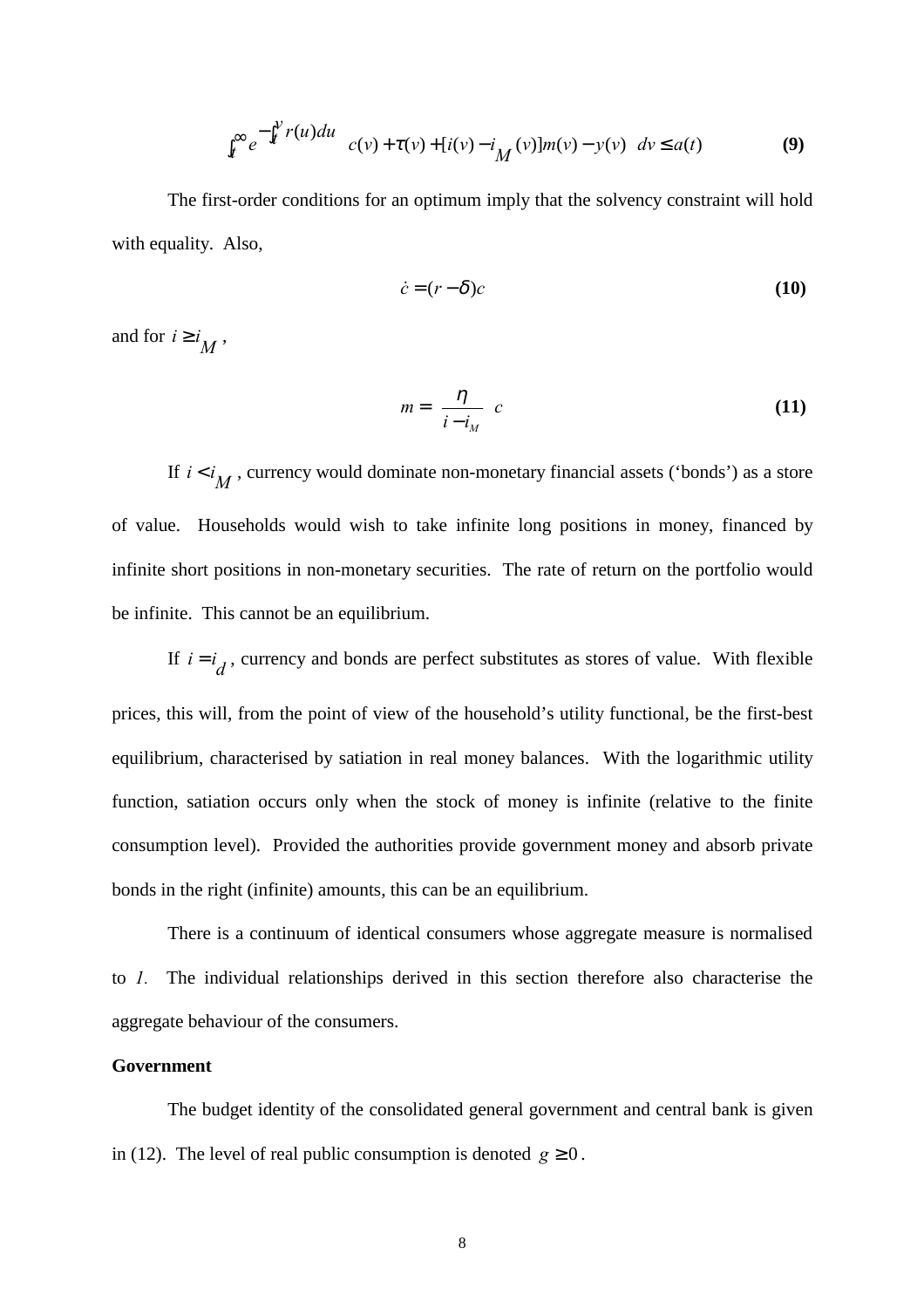$$
\dot{M} + \dot{B} \equiv iB + i_M M + p(g - \tau)
$$
 (12)

Again, the initial nominal value of the government's financial liabilities is predetermined,  $M(0) + B(0) = \overline{A}(0)$ .

This budget identity can be rewritten as

$$
\dot{a} \equiv ra + g - \tau + (i_M - i)m \tag{13}
$$

The government solvency constraint is

$$
\lim_{\nu \to \infty} e^{-\int_t^{\nu} r(u) du} a(\nu) \le 0
$$
\n(14)

Equations (13) and (14) imply the intertemporal government budget constraint:

$$
\int_{t}^{\infty} e^{-\int_{t}^{v} r(u) du} \left[ \tau(v) + [i(v) - i_{M}(v)] m(v) - g(v) \right] dv \ge a(t)
$$
 (15)

Government consumption spending is exogenous. To ensure that public consumption spending does not exceed total available capacity resources,  $\bar{y} > 0$ , we therefore have to impose  $g \lt \overline{y}$ . With a representative consumer, this model will exhibit debt neutrality or Ricardian equivalence. Without loss of generality, we therefore assume that lump-sum taxes are continuously adjusted to keep the nominal stock of public debt (monetary and nonmonetary) constant,  $\dot{A}(t) = 0$ ,  $t \ge 0$ , that is,

$$
\tau = g + ia + (i_M - i)m \n= g + i \frac{\bar{A}(0)}{p} + (i_M - i)m
$$
\n(16)

#### **Monetary policy**

The monetary authorities peg the nominal interest rate on currency exogenously:

$$
i_M = \overline{i}_M
$$

We assume in what follows that the other monetary instrument is the short nominal interest rate on bonds, rather than the level or the growth rate of the nominal money stock.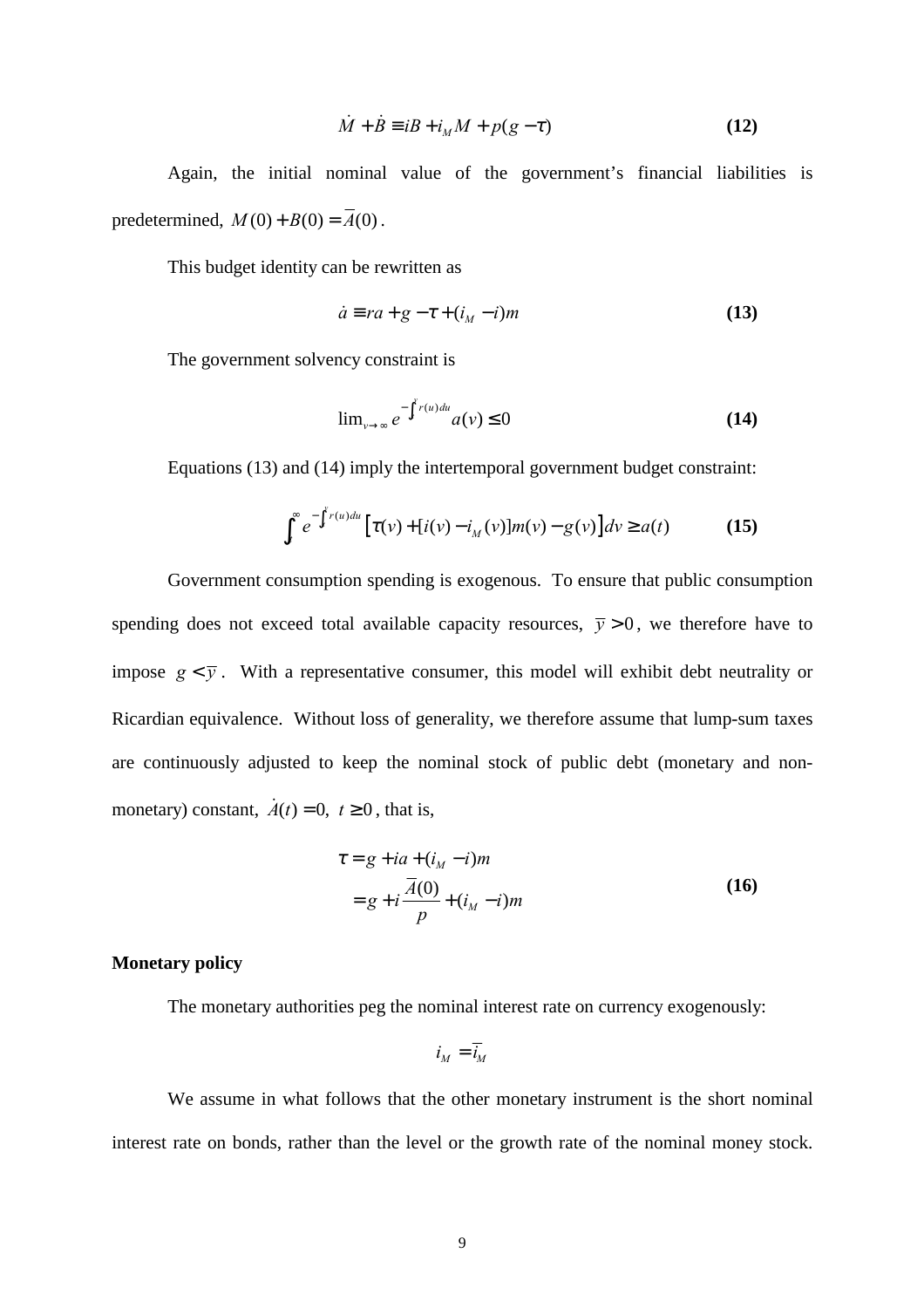There are two reasons for this. First, it simplifies the exposition. Second, it is how monetary policy is actually conducted in developed market economies.

The monetary authorities are assumed to follow a simplified Taylor rule for the short nominal interest rate on non-monetary financial claims, as long as this does not put the short nominal bond rate below the interest rate on currency. A standard Taylor rule for the short nominal bond rate which restricts the short nominal bond rate not to be below the short nominal rate on currency, would be

$$
i = \overline{i} + \gamma \pi + \varepsilon y \quad \text{if} \quad \overline{i} + \gamma \pi + \varepsilon y \ge i_M
$$
  
=  $i_M$  if  $\overline{i} + \gamma \pi + \varepsilon y \le i_M$ 

For our purposes, all that matters is the responsiveness of the short bond rate to the inflation rate. We therefore omit feedback from the level of real GDP (or from the output gap) in what follows. The short nominal interest rate rule then simplifies to

$$
i = \overline{i} + \gamma \pi \quad \text{if} \quad \overline{i} + \gamma \pi \ge i_M
$$
  
=  $i_M$  if  $\overline{i} + \gamma \pi < i_M$  (17)

The Taylor rule is sometimes justified as a simple, ad-hoc rule consistent with inflation targeting. If the target rate of inflation is constant at  $\pi^*$ , and equal to the steadystate rate of inflation achieved under the rule, the intercept in the Taylor rule,  $\bar{i}$ , can be given the following interpretation

$$
\overline{i} = \delta + (1 - \gamma)\pi^* \tag{18}
$$

This allows us to write the Taylor rule as

$$
i = \delta + \pi^* + \gamma(\pi - \pi^*)
$$
 (19)

or

$$
r = \delta + (\gamma - 1)(\pi - \pi^*)
$$
 (20)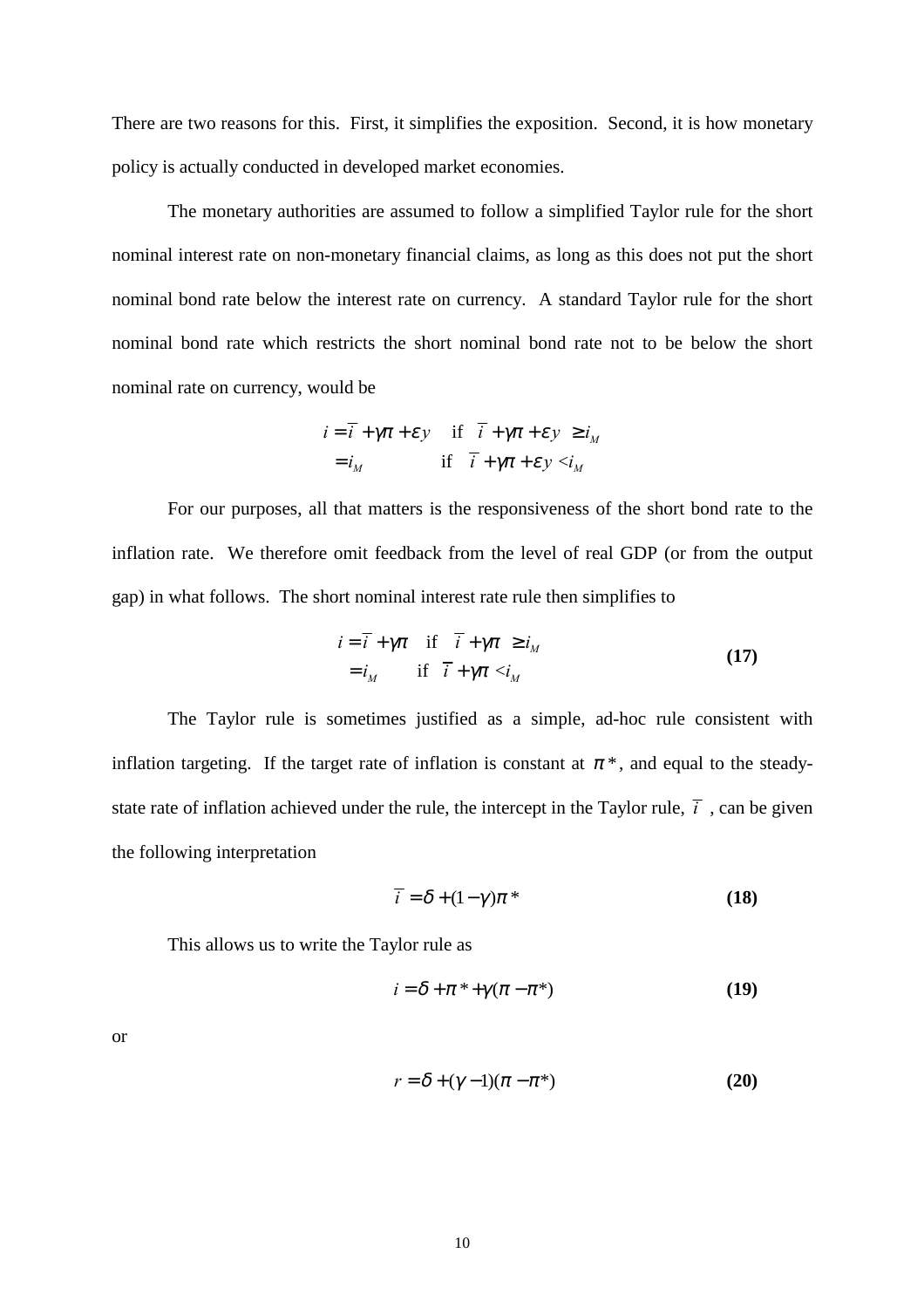For reasons of space, only a 'Keynesian' variant of the model, characterised by nominal price rigidities, is considered here.<sup>7</sup> In this Keynesian variant, output is demanddetermined, the price level,  $p$ , and the rate of inflation,  $\pi$ , are assumed to be predetermined, and the rate of inflation adjusts to the gap between actual and capacity output through the simplest kind of accelerationist Phillips curve.

$$
c+g=y
$$
 (21)  

$$
\vec{\pi} = \beta(y-\overline{y})
$$
 (22)  

$$
\beta > 0
$$

For simplicity, we assume capacity output to be exogenous and constant.

The behaviour of the economy can be summarised in two first-order differential equations in the non-predetermined state variable  $c$  and the predetermined state variable  $\pi$ . The equation governing the behaviour of private consumption growth switches, however, when the floor on the short nominal interest rate becomes binding (when the economy is at the floor  $(i_M)$  for the short nominal interest rate).

$$
\dot{\pi} = \beta(c + g - \overline{y})\tag{23}
$$

$$
\dot{c} = [\bar{i} + (\gamma - 1)\pi - \delta]c \quad \text{if } \bar{i} + \gamma\pi \ge i_M
$$
  
= 
$$
[i_M - \pi - \delta]c \quad \text{if } \bar{i} + \gamma\pi < i_M
$$
 (24)

When the short nominal interest rate floor is not a binding constraint (we shall refer to this as the 'normal' case), saddlepoint stability for the dynamic system requires  $\gamma > 1$ . A higher rate of inflation leads, through the policy reaction function, to a larger increase in the short nominal bond rate so as to raise the short real rate. As shown in Figure 1a, the  $\dot{c} = 0$ 

 $\frac{7}{7}$  See Buiter and Panigirtzoglou [1999] for a longer version of the paper which includes an analysis of the liquidity trap with flexible prices.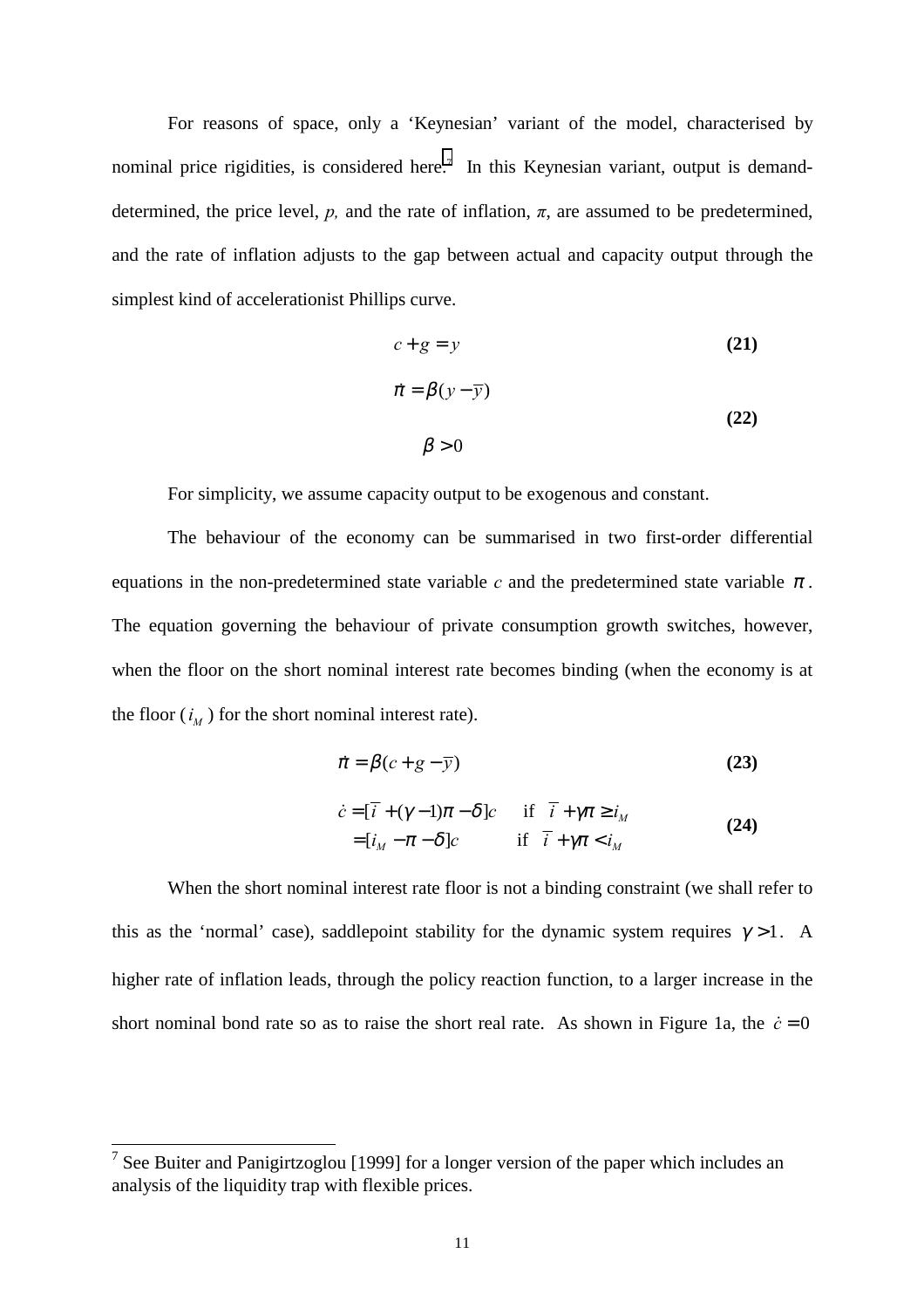locus in the *normal region* (denoted  $(\dot{c} = 0)_N$ ), is vertical in a phase diagram with  $\pi$  on the horizontal axis and *c* on the vertical axis, at  $\pi = \frac{1}{2} = \pi *$ 1  $\pi = \frac{\overline{i} - \delta}{\pi} = \pi$  $=\frac{\overline{i} - \delta}{1-\gamma} = \pi *$ .

#### Figure 1a,b here

When the short nominal interest rate on bonds is at its floor (henceforth in the *ëfloor region'*), the  $\dot{c} = 0$  locus (denoted  $(\dot{c} = 0)_F$ ) is vertical at  $\pi = i_M - \delta$ . We first consider the case where  $i_M - \delta < 0$  and  $\pi^* \ge 0$ . The first of these assumptions is satisfied if the monetary authorities follow the current institutional practice of not paying interest on cash ( $i<sub>M</sub> = 0$ ). The second assumption too is descriptively realistic. With these assumptions the locus  $(\dot{c} = 0)_F$  is to the left of  $(\dot{c} = 0)_N$ . This is the case considered in Figure 1a.

As long as the rate of inflation exceeds  $\frac{i_M - \overline{i}_M}{\overline{i}_M - \overline{i}_M}$ γ  $-\overline{i}$ , the short nominal bond rate exceeds the nominal interest rate on currency, and the economy is in the normal region. For inflation

rates at or below  $\frac{i_M - \overline{i}_M}{\overline{i}_M - \overline{i}_M}$ γ  $-\overline{i}$ , the economy is in the floor region. The switch from the normal to

the floor region occurs at  $\pi = \frac{i_M - \bar{i}}{n} = \frac{i_M - \delta}{n} + \left(\frac{\gamma - 1}{n}\right)\pi$  $=\frac{i_M-\overline{i}}{\gamma}=\frac{i_M-\delta}{\gamma}+\left(\frac{\gamma-1}{\gamma}\right)\pi^*$ . We shall refer to the boundary of

the normal and the floor regions as the *NF* locus in Figure 1a,b,c. When  $i_M - \delta < 0$  and  $\pi^* \geq 0$ , the switching value of  $\pi$  lies between the two  $\dot{c} = 0$  loci. This assumption is reflected in Figure 1a. The *NF* locus could either be to the left or to the right of the *c* axis.

There are two steady states - the normal steady state and the liquidity trap steady state - for the nominal bond rate and the rate of inflation. The normal steady state values are:

$$
\overline{c} = \overline{y} - g
$$

$$
\overline{r} = \delta
$$

l

<sup>&</sup>lt;sup>8</sup> Here and in what follows we ignore the  $c = 0$  segment of the c isocline.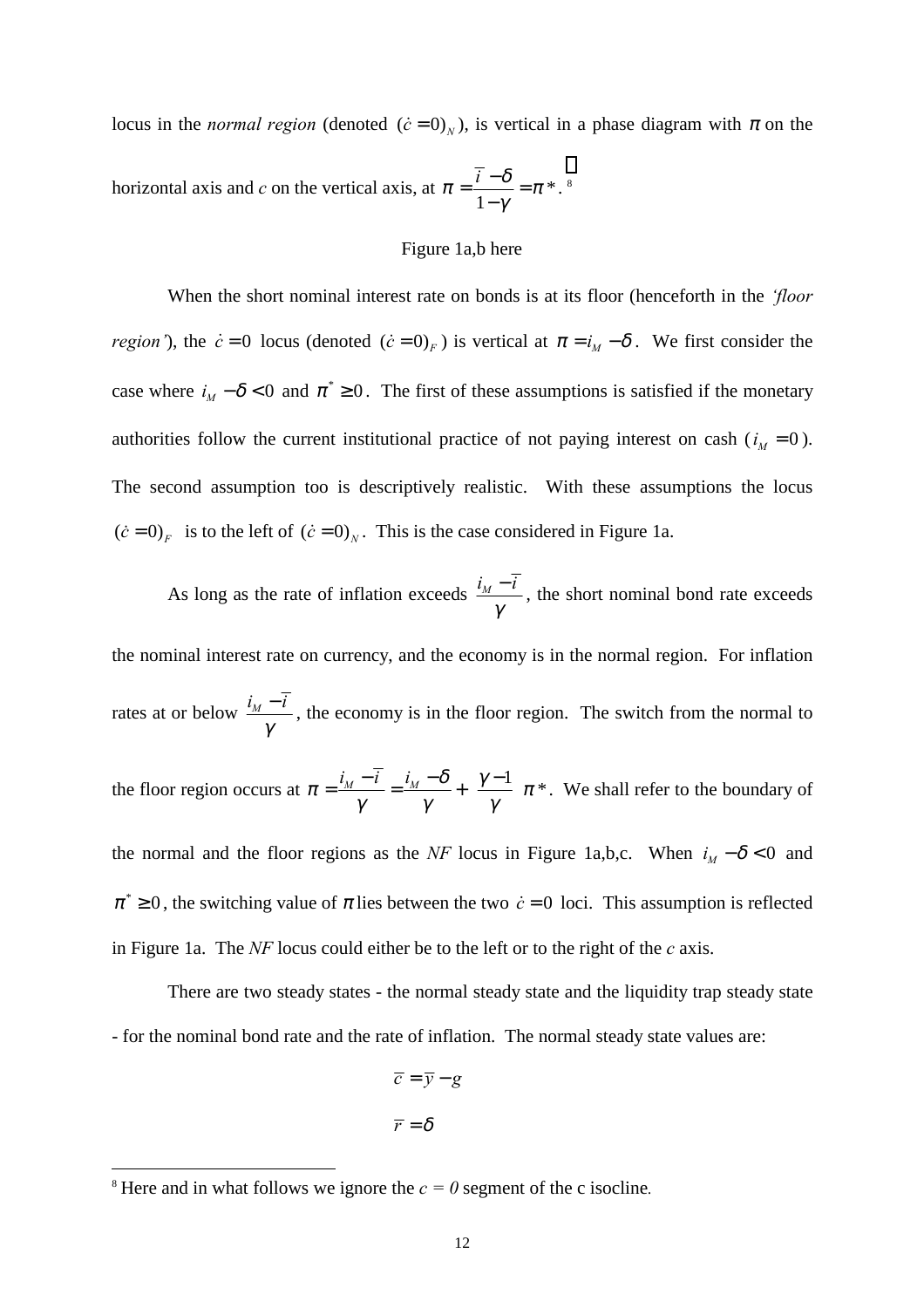$$
\bar{\pi}^{N} = \frac{\delta - \bar{i}}{\gamma - 1} = \pi^{*}
$$
 (Normal case)  
or  

$$
\bar{\pi}^{L} = \bar{i}_{M} - \delta
$$
 (Liquidity trap)  

$$
\bar{i}^{N} = \frac{\gamma \delta - \bar{i}}{\gamma - 1} > \pi^{*}
$$
 (Normal case)  
or  

$$
\bar{i}^{L} = \bar{i}_{M}
$$
 (Liquidity trap)

Note that steady state household utility is higher in the liquidity trap than in the normal case. Consumption is the same in both cases and in the liquidity trap steady state households are satiated with real money balances. The government's target rate of inflation,  $\pi^*$ , implicit in the Taylor rule, cannot (unless  $\pi^* = \overline{i}_M - \delta$ , a case considered below) be rationalised as the steady state rate of inflation that maximises steady-state household utility.

The linear approximation of the normal dynamics at the normal steady state

$$
(c = \overline{c} = \overline{y} - g \text{ and } \pi = \overline{\pi} = \frac{\delta - \overline{i}}{\gamma - 1} = \pi^*)
$$
 is  

$$
\begin{bmatrix} \dot{c} \\ \dot{\pi} \end{bmatrix} \approx \begin{bmatrix} 0 & (\gamma - 1)(\overline{y} - g) \\ \beta & 0 \end{bmatrix} \begin{bmatrix} c - \overline{c} \\ \pi - \overline{\pi} \end{bmatrix}
$$

The determinant of the state matrix is  $(1 - \gamma)(\overline{y} - g)\beta < 0$  if  $\gamma > 1$ . The two characteristic roots are  $\pm \sqrt{\beta(\gamma-1)(\overline{\gamma}-g)}$ . Since  $\gamma > 1$ , the equilibrium configuration in the neighbourhood of the normal steady state ( $\Omega^N$ ) is a saddlepoint.

The linear approximation of the floor dynamics at the liquidity trap steady state  $\Omega^L$ (with  $c=\overline{c}=\overline{y}-g$  and  $\pi=\overline{\pi}=i_{\scriptscriptstyle M}-\delta$  ) is

$$
\begin{bmatrix} \dot{c} \\ \dot{\pi} \end{bmatrix} \approx \begin{bmatrix} 0 & g - \overline{y} \\ \beta & 0 \end{bmatrix} \begin{bmatrix} c - \overline{c} \\ \pi - \overline{\pi} \end{bmatrix}
$$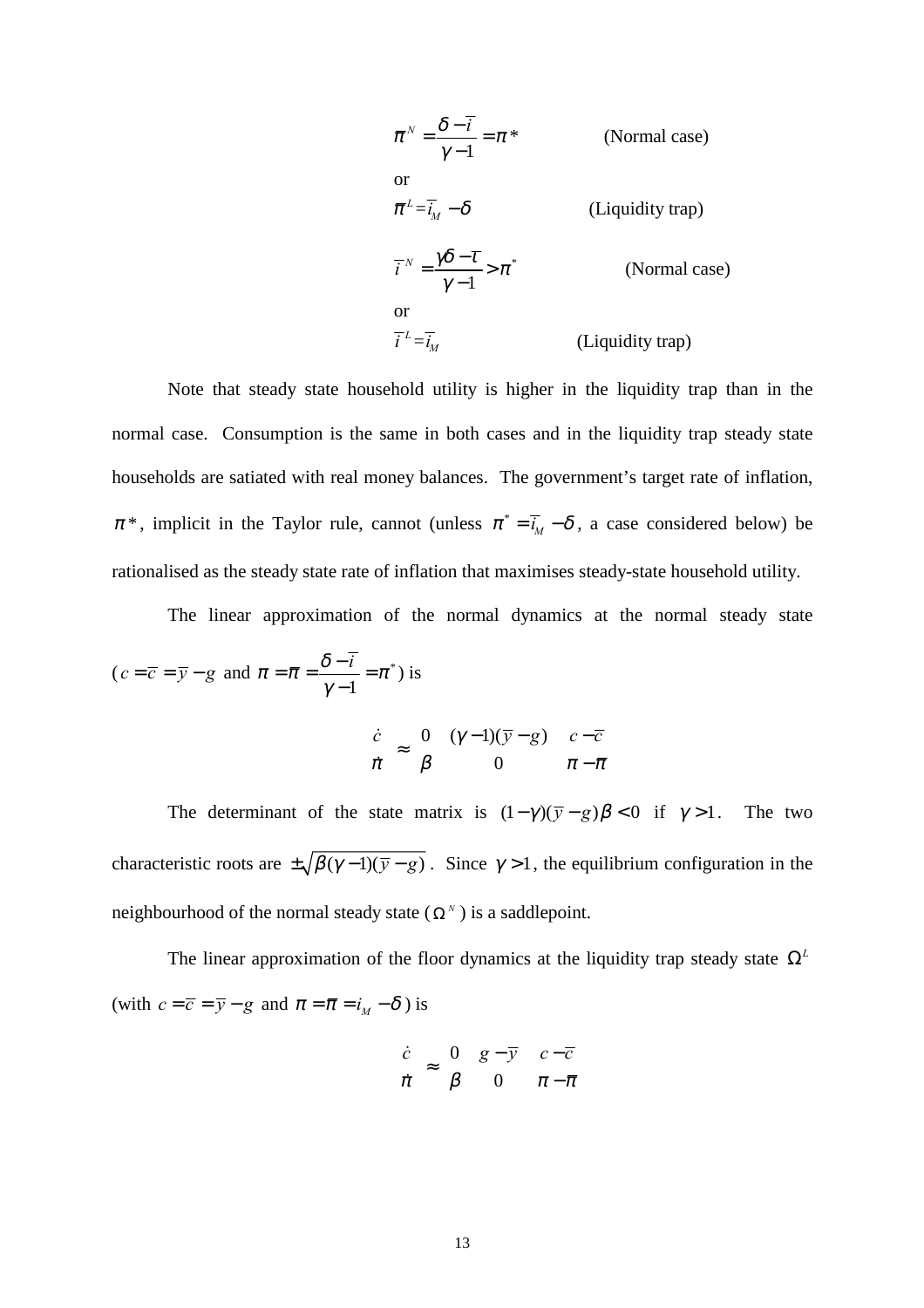The determinant of the state matrix is  $(\bar{y} - g)\beta > 0$ . The two characteristic roots are  $\pm \sqrt{\beta(g-\overline{y})}$ . The linearised dynamic system has two complex conjugate roots with zero real parts or pure imaginary roots. The equilibrium configuration near the liquidity trap steady state ( $\Omega^L$  in Figure 1a) is neutral and cyclical.

It is also possible to characterise the global dynamics of the model.

From (23) and the normal version of (24) it follows that the slope of the integral curves in  $c - \pi$  space is given by

$$
\frac{dc}{d\pi} = \frac{\left[\overline{i} - \delta + (\gamma - 1)\pi\right]c}{\beta(c + g - \overline{y})}
$$

This can be rewritten as

$$
\beta(1+\frac{g-\overline{y}}{c})dc = [\overline{i} - \delta + (\gamma - 1)\pi]d\pi
$$

As this is separable in c and  $\pi$ , it can be integrated to yield

$$
\beta[c+(g-\overline{y})\ln c]=(\overline{i}-\delta)\pi+\frac{(\gamma-1)}{2}\pi^2+k
$$

where *k* is an arbitrary constant.

Provided  $(\bar{i} - \delta)^2 + 2(1 - \gamma)(k - \beta[c + (g - \bar{y})\ln c]) \ge 0$ , the integral curves in the

normal case (c > 0,  $\pi > \frac{i_M - \overline{i}}{M}$ γ  $>\frac{i_M-\overline{i}}{2}$ ) are given by:

$$
\pi = \frac{\overline{i} - \delta \pm \sqrt{(\overline{i} - \delta)^2 + 2(1 - \gamma)(k - \beta[c + (g - \overline{y})\ln c])}}{1 - \gamma}
$$

The integral curves for the liquidity trap case (c > 0,  $\pi \leq \frac{i_M - \overline{i}_M}{\sqrt{m}}$ γ  $\leq \frac{i_M - \overline{i}}{2}$ ) are given by

$$
\pi = i_M - \delta \pm \sqrt{(i_M - \delta)^2 + 2(k - \beta[c + (g - \overline{y})\ln c])}
$$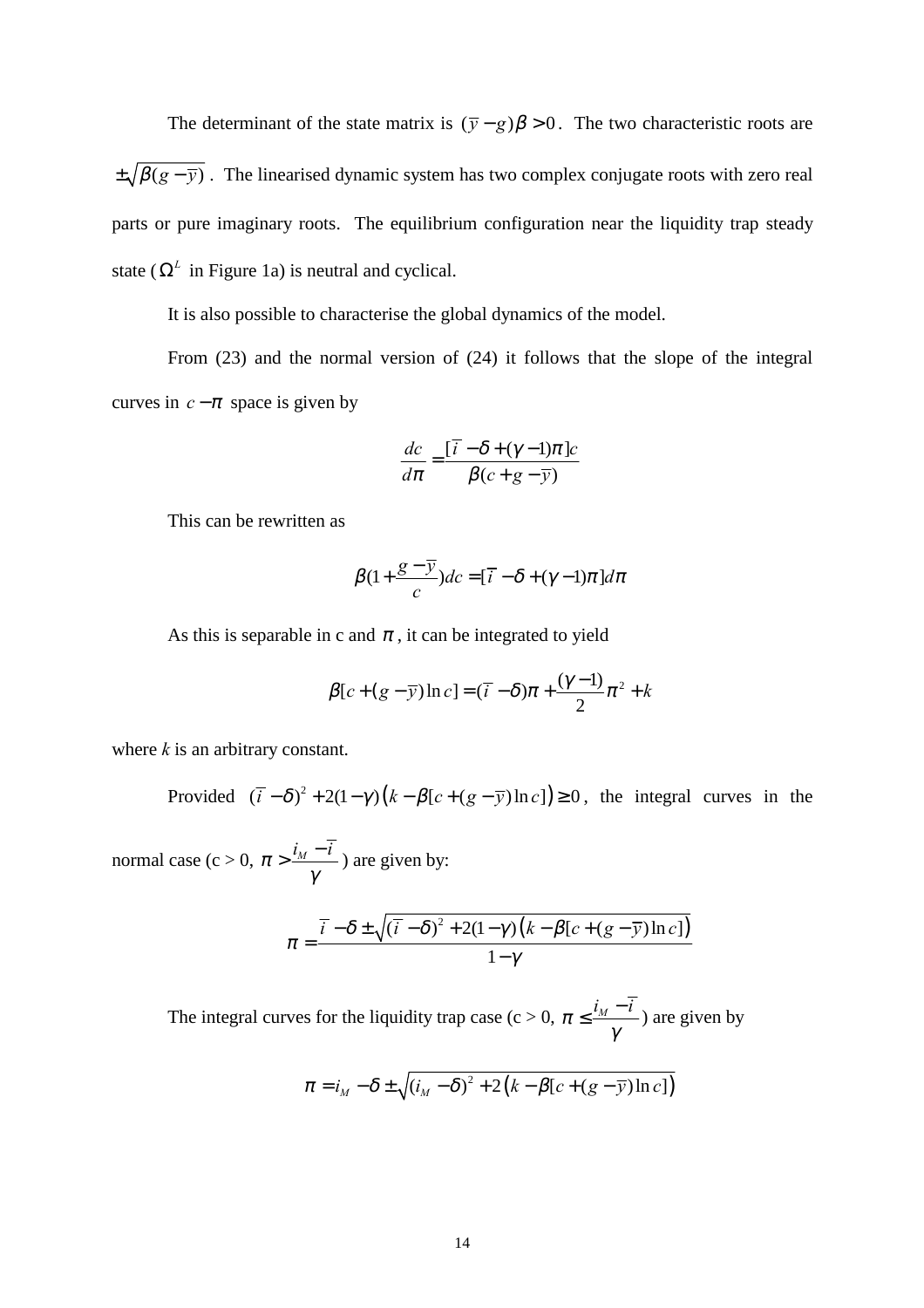The liquidity trap configuration is a *center*. 9 Some neighbourhood of this steady state is completely filled by closed integral curves, each containing the steady state in its interior.

The left-hand panel of Figure 1a (to the left of the *NF* locus) shows the behaviour of the system when the dynamics are government by the floor region, the right-hand panel of Figure 1a (to the right of the *NF* curve) shows the behaviour of the system when the dynamics are governed by the normal region. On the boundary of the two regions (when  $\pi = \frac{i_M - \overline{i}_M}{\overline{i}_M}$ γ  $=\frac{i_M-\overline{i}}{2}$ 

and at a given level of consumption, the slope of the integral curve in the normal case,  $dc\mid^N$ *d*<sup>π</sup>

is the same as the slope of the integral curve in the liquidity trap case  $\left. \frac{dc}{d\pi} \right|^{L}$ . <sup>10</sup> This means that the centre orbits of the liquidity trap region and the saddlepoint solution trajectories of the normal region merge smoothly into each other at the boundary between the two regions. Figure 1a shows the 'merged', global solution trajectories spanning the two regions. The stable branch SS' and the unstable branch UU' through the normal steady state merge on the boundary *NF* into an orbit drawn with reference to the liquidity trap steady state. The lowest inflation rate achieved on this orbit,  $\pi$ , is the lowest starting value for the inflation rate for which well-behaved solutions are defined. Any path starting below  $\pi$  will eventually lead to an explosive solution, with inflation and consumption rising without bound.<sup>11</sup>

l

<sup>9</sup> Anne Sibert provided the mathematical solution for the behaviour of the system in the liquidity trap region.

 $10$  It is easily checked that  $1$ ,  $1$  $\frac{d}{dx} \frac{d}{dx} \left| \frac{d}{dx} \frac{d}{dx} \right|_{x = \frac{i}{y}}$  (c+g-y) *N*  $\mathbf{L}$   $\mathbf{L}$   $\mathbf{L}$   $\mathbf{L}$   $\mathbf{L}$   $\mathbf{L}$   $\mathbf{L}$   $\mathbf{L}$   $\mathbf{L}$  $i_M - \bar{i}$   $d\pi$   $\vert$   $i_M - \bar{i}$  $i_M + \overline{i} - \delta$  | c  $dc \, \vert^N$  *dc*  $d\pi\big|_{\pi=\frac{i_M-\overline{t}}{\gamma}} \quad d\pi\big|_{\pi=\frac{i_M-\overline{t}}{\gamma}} \qquad \qquad \beta(c+g-\overline{y})$  $\frac{\gamma-1}{i}$   $\big|_{i,t} + \frac{1}{i} - \delta$ γ γ  $\frac{d c}{d \pi} \bigg|_{\pi = \frac{i_M - \overline{t}}{M}}^N = \frac{d c}{d \pi} \bigg|_{\pi = \frac{i_M - \overline{t}}{M}}^L = \frac{\left[ \left( \frac{\gamma - 1}{\gamma} \right) i_M + \frac{1}{\gamma} \overline{t} - \delta \right]}{\beta (c + g - \overline{y})}$ 

<sup>&</sup>lt;sup>11</sup> The accelerationist Phillips curve does not bound actual output  $v$ , which is demanddetermined and can, taken literally, exceed capacity output,  $\overline{y}$ , without bound. A richer model would rule out such explosive real output dynamics.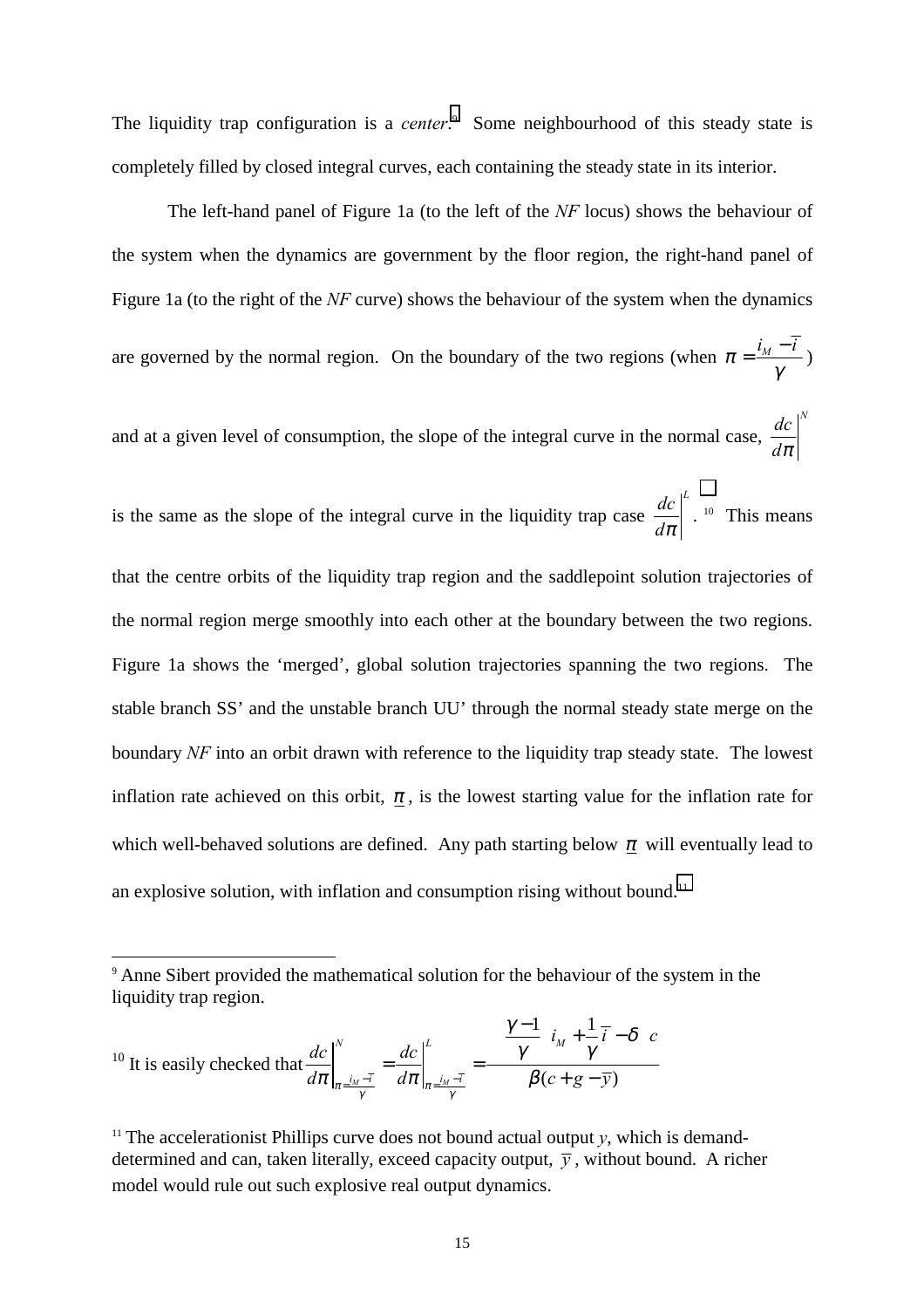To understand the possible multiplicity of non-explosive solutions that may occur in this model, two properties of admissible solutions deserve emphasising. First, explosively divergent solutions are ruled out, if non-explosive solutions exist. Second, the inflation rate is a predetermined state variable while consumption is non-predetermined. This means that discontinuous changes in the rate of inflation are never allowed and that discontinuous changes in the level of private consumption are permitted only at instants that news arrives. In what follows, news arrives only once, at the initial date.

For all initial inflation rates below  $\pi$ , there only exist explosive solutions. EE' in Figure 1a is one such explosive solution. For all initial rates of inflation less than  $\frac{i_M - \overline{i}_M}{\overline{i}_M}$ γ  $\frac{-\bar{i}}{i}$  (to the left of the *NF* locus) but above  $\pi$ , there exists a continuum of solution trajectories that always stay completely within the floor region. *LL'* is one such solution. Nominal interest rates at all maturities will be zero.<sup>12</sup> For any initial rate of inflation below the normal steady state rate of inflation  $(\pi^*)$  but above  $\frac{i_M - \bar{i}_M}{\bar{i}_M - \bar{i}_M}$ γ  $-\overline{\overline{t}}$ , there will be a continuum of possible solution orbits, all of which are at partly in the floor region. The instantaneous short nominal rate will be zero on that part of the solution curve *LL*<sup> $\prime$ </sup> that lies to the left of  $\frac{i_M - \overline{i}_M}{\overline{i}_M}$ γ  $-\overline{i}$ , but there will be longer maturity nominal interest rates that are positive. When the solution trajectory is to the right of  $\frac{i_M - \overline{i}_M}{\overline{i}_M}$ γ  $-\overline{i}$ , even the instantaneous nominal interest rate will be positive.

Figure 1a shows that for any initial rate of inflation below the target level (the normal steady state level  $\pi^*$ ) but above  $\pi$ , there also exists a unique orbit (and two values of *c*) that will take the system to the normal steady state. That is the solution trajectory given to the

<sup>&</sup>lt;sup>12</sup> We assume for concreteness that  $i<sub>M</sub> = 0$  here.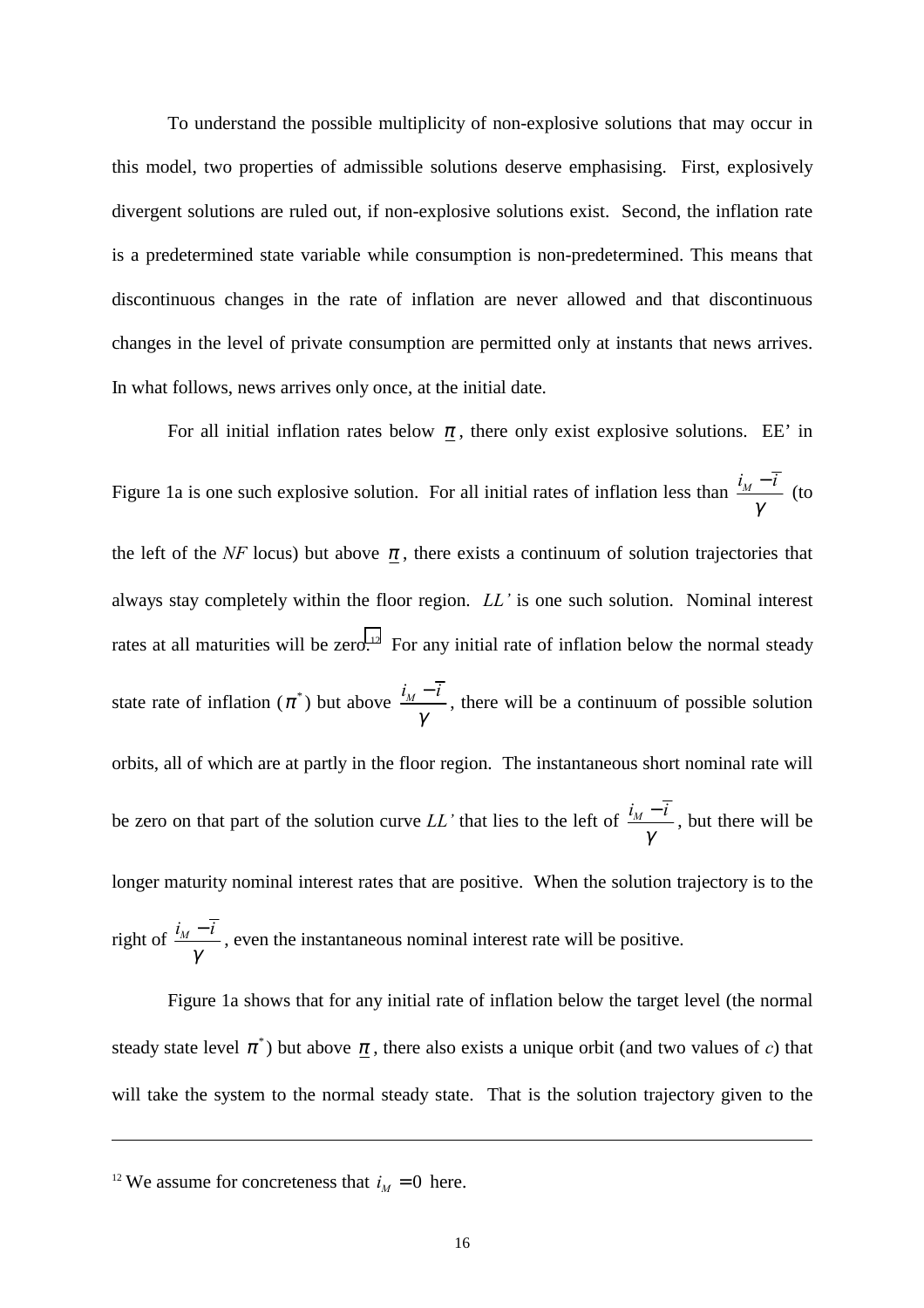right of the *NF* locus (and to the left of  $\pi^*$ ) by the stable branch *SS'* and the unstable branch *UU<sup>* $\prime$ *</sup>* drawn with reference to the normal steady state  $\Omega^N$ , and to the left of the *NF* locus by that closed orbit, drawn with reference to the liquidity trap steady state,  $\Omega^L$ , that has tangencies to *SS'* and *UU'* on the *NF* locus at *T* and *T'* respectively. Thus, even if we (rather arbitrarily) restrict admissible solutions to those that converge to the normal steady state, there will be, for any initial rate of inflation below  $\pi^*$  and above  $\pi$ , two initial values of consumption that are consistent with this requirement. In addition, also exists a continuum of solution orbits like *LL*<sup> $\prime$ </sup> that cycle, either partly in the normal region and partly in the floor region (like *LL'*) or completely in the floor region. These orbits never reach the normal steady state. When the initial rate of inflation equals  $i_M - \delta$ , the continuum of solutions for consumption, ranging between  $\varepsilon^H$  and  $\varepsilon^L$  includes the liquidity trap steady state,  $\Omega^L$ .

For any initial inflation rate above the normal steady state rate of inflation,  $\pi^*$ , there is a unique non-explosive solution trajectory. That solution puts consumption on the stable branch through the normal steady state, SS'. There is no non-explosive solution trajectory that moves the system from an initial rate of inflation above  $\pi^*$  into the liquidity trap region.

It is interesting to investigate what happens when the target rate of inflation implicit in the Taylor rule,  $\pi^*$ , equals  $i_M - \delta$ , the steady state inflation rule in the liquidity trap case. When the target rate of inflation equals Friedman's optimum rate of inflation, the configuration shown in Figure 1b occurs. The normal steady state, with its local saddlepoint configuration and the liquidity trap steady state with its local centre configuration coincide. Indeed,  $\bar{\pi}^N = \pi^* = \bar{\pi}^L = i_M - \delta = \underline{\pi}$  in this case. Any solution starting from an inflation rate above  $\pi^*$  now converges along the stable branch SS' towards the unique steady state  $\Omega^{\text{NL}}$ . Any solution starting from an inflation rate below  $\pi^*$  (and therefore also below  $\pi$ ) now diverges explosively.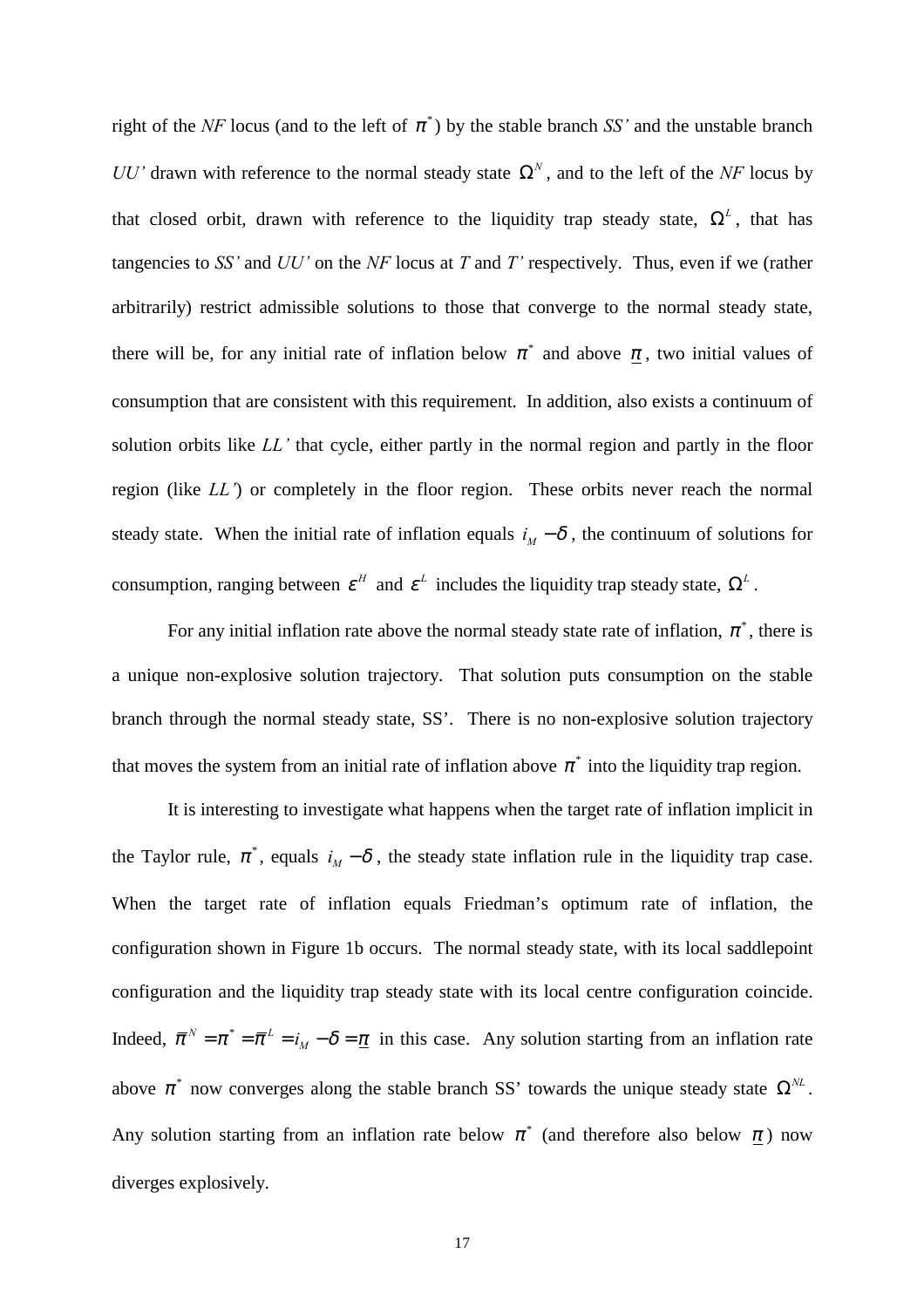It is not sensible to have parameter configurations where the target rate of inflation implicit in the Taylor rule is below the steady state inflation rate that supports Friedman's optimum quantity of money. Assume the contrary, i.e. that  $\pi^* < i_M - \delta$ . The inflation rate defining the boundary between the normal and the floor regions,  $\pi^{NF}$ , say, is given by:

$$
\pi^{NF} = \frac{i_M - \delta + (\gamma - 1)\pi^*}{\gamma}.
$$
 With  $\gamma > 1$  it follows that  $\overline{\pi}^N = \pi^* < \pi^{NF} < \overline{\pi}^L = i_M - \delta$ . The

steady state for the Taylor rule would lie outside the range of inflation rates for which the Taylor rule is defined. In what follows, we only consider parameter configurations supporting the solution trajectories shown in Figure 1a.

#### **Demand shocks and the liquidity trap**

We want to consider shocks that can cause the liquidity trap to be sprung, that is, shocks for which the constraint  $i \ge i_M$  can become binding. We consider an economy that is initially in the normal steady state, at  $\Omega_1^N$  in Figure 2, and is hit by an unexpected demand shock or supply shock that lowers current aggregate demand below current capacity output. For concreteness we will consider the unanticipated announcement, at  $t = t_0$  of an immediate and temporary reduction in public spending, *g*, which is reversed again at  $t = t_1 > t_0$ .

The consumption function for our model is

$$
c(t) = \frac{\delta}{1+\eta} \left[ \frac{M(t) + B(t)}{P(t)} + \int_{t}^{\infty} e^{-\int_{t}^{v}[i(u) - \pi(u)]du} [y(v) - \tau(v)]dv \right]
$$
(25)

With the logarithmic utility function, the intertemporal substitution elasticity is unity. The marginal propensity to spend out of comprehensive wealth is  $\frac{\delta}{1+}$  $+\eta$ , which is independent of current and anticipated future real interest rates. Comprehensive wealth is the sum of financial wealth  $\frac{M(t) + B(t)}{D(t)}$  $(t)$  $M(t) + B(t)$ *P t*  $\frac{+ B(t)}{t}$  and human wealth  $\int_{0}^{\infty} e^{-\int_{t}^{v}[i(u) - \pi(u)]du} [y(v) - \tau(v)]$  $\int_t^{\infty} e^{-\int_t^{\nu} [i(u) - \pi(u)] du} [y(v) - \tau(v)] dv$ . Real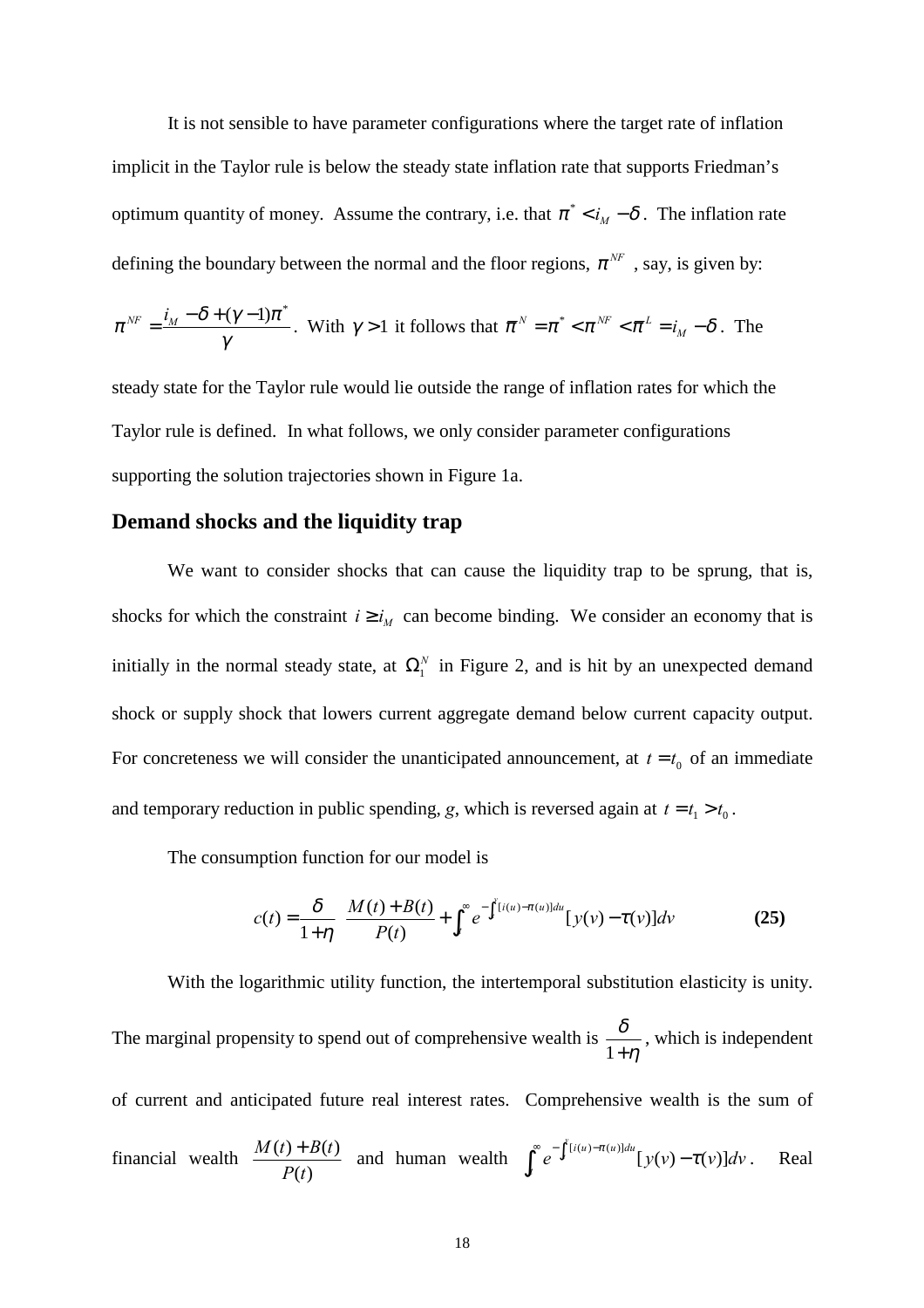interest rates affect current consumption only because they discount future real after-tax endowments. Monetary policy affects consumption to the extent that changes in current and anticipated future short nominal rates can affect current and anticipated future real discount

factors, 
$$
\int_t^{\infty} e^{-\int_t^v [i(u)-\pi(u)]du}
$$
, at any horizon  $v-t \ge 0$ .

An unanticipated immediate and temporary cut in public spending is contractionary in the short run because, although forward-looking Ricardian households realise that lower public spending means a correspondingly lower present discounted value of future taxes, the effect of the temporary public spending cut on household permanent (after-tax) income, and therefore on household consumption, is smaller in magnitude than the spending cut. As long as the public spending cut is in effect therefore (between  $t_0$  and  $t_1$ ), aggregate demand,  $c + g$ , will fall, for a given path of current and expected future real interest rates. Once the public spending cut is reversed (after  $t_1$ ), aggregate demand will rise again. Aggregate demand (for a given path of current and expected future real interest rates) will be larger than it would have been absent the temporary spending cut.

As we shall see, following the contractionary fiscal shock, inflation will be lower along any of the equilibrium solution paths. Because of the Taylor-style interest rate reaction function, which has the short nominal interest rate adjusting more than one-for-one with the inflation rate, the profile of expected future short real rates is actually lower with the public spending cut than without. Future after-tax endowments are therefore discounted at a lower rate, but this is not enough to negate the net negative effect on aggregate demand of the public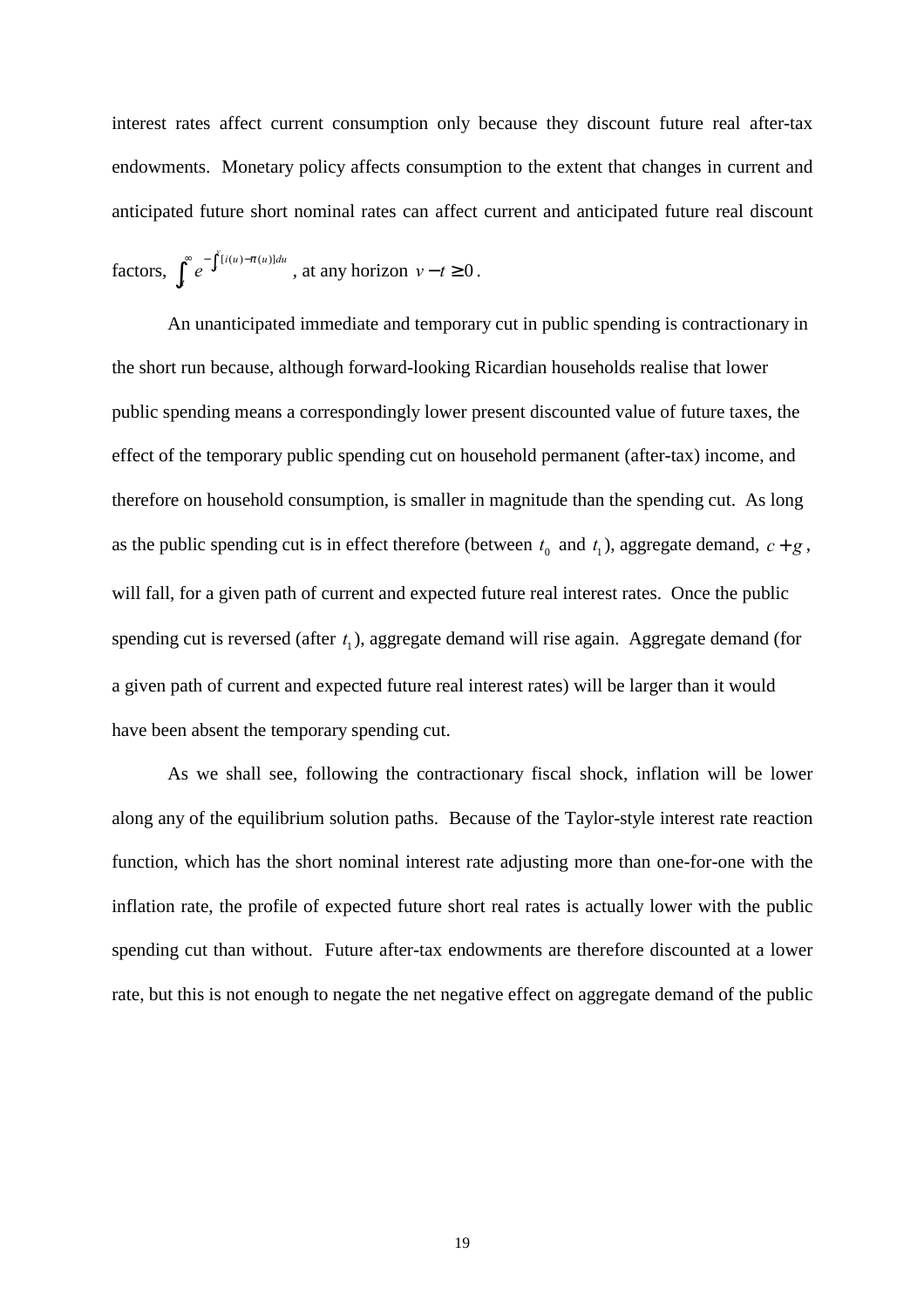spending cuts.<sup>13</sup> Figure 2 represents the behaviour of the system following the public spending shock.

#### Figure 2 here

Assume the system starts, before the news arrives, at the normal steady state equilibrium  $\Omega_1^N$ , with government spending expected to be constant. An unanticipated, immediate, permanent cut in public spending (the case there  $t_1 \rightarrow \infty$ ) will result in an immediate transition to the new steady state at  $\Omega_2^N$ . In the new steady state, the rate of inflation, and all real and nominal interest rates are the same as before. The level of private consumption rises by the same amount as the cut in the level of public consumption. Any initial jump in private consumption above the level corresponding to  $\Omega_2^N$  would lead to explosively divergent behaviour and so would any initial jump to a level below  $\Omega_2^N$ .

When the cut increase in public consumption is not permanent, the transition is as follows. Assume that at the announcement date,  $t_0$ , there is unexpected news of an immediate temporary cut in public spending, which is reversed again at  $t_1 > t_0$ . There is a unique solution that will cause the system to return to the initial, normal steady state,  $\Omega_1^N$ . This solution involves an immediate discrete jump increase in private consumption to  $\Omega_{12}^N$ , situated vertically above  $\Omega_1^N$  and below  $\Omega_2^N$ . Note that the rate of inflation,  $\pi$ , is predetermined. From  $\Omega_{12}^N$ , the system travels along the unstable solution trajectory, drawn with reference to the steady state  $\Omega_2^N$ , that will cause it to arrive at  $\Omega_{13}^N$  on the unique stable branch through  $\Omega_1^N$ , at  $t_1$ , the moment the public spending cut is reversed. From then on the system converges to  $\Omega_1^N$  along the stable branch through  $\Omega_1^N$ , labelled  $S_1S_1^T$ . From  $t_0$  till  $t_1$ 

l

 $13$  If instead of the logarithmic instantaneous utility function we had adopted the constant elasticity of marginal utility function with an intertemporal substitution elasticity larger than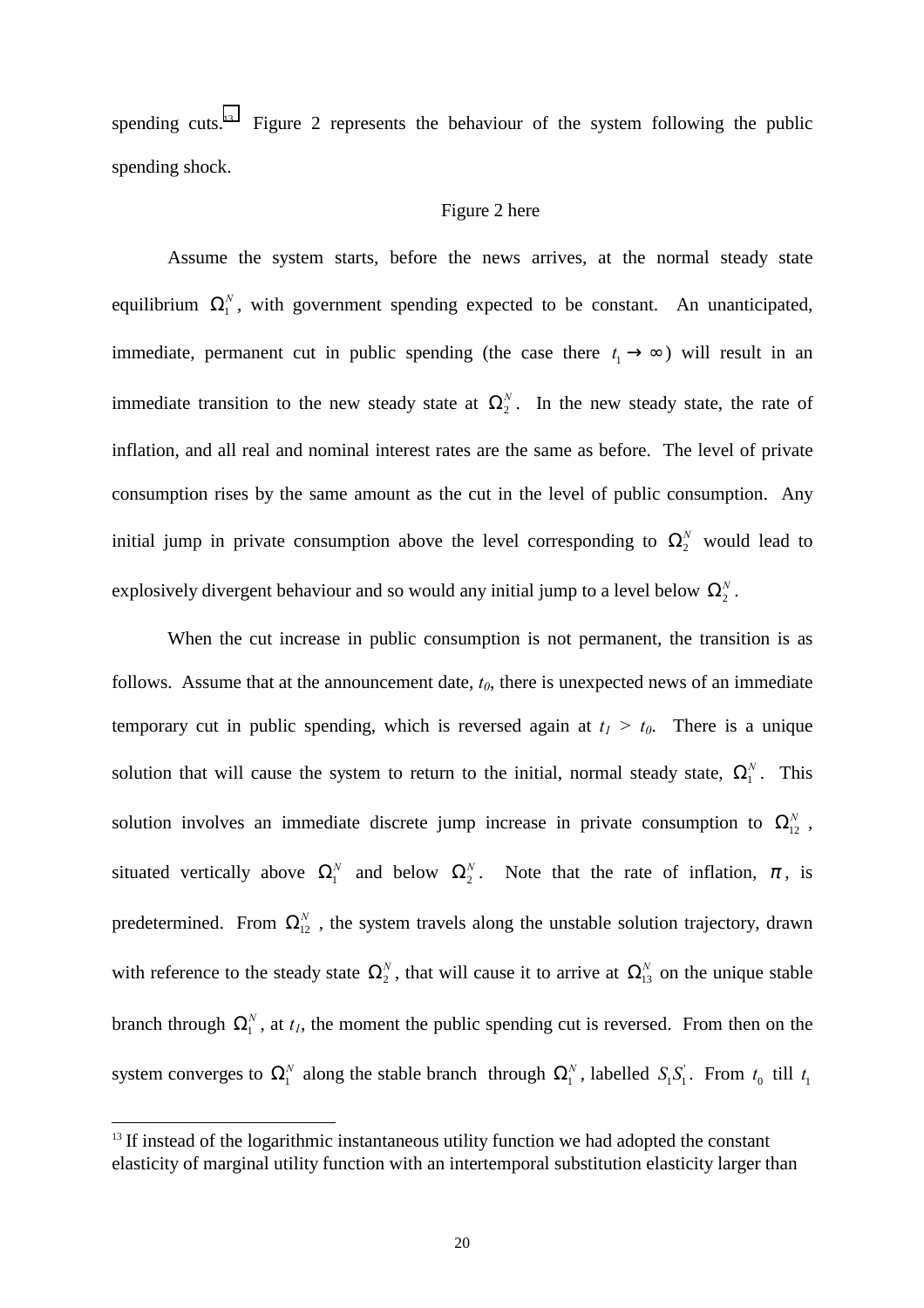there is excess capacity and inflation is falling. From  $t_1$  on inflation is rising and there is excess demand.

In addition to this unique solution that converges to the initial normal steady state  $\Omega_1^N$ , there is a continuum of solutions that puts the system, at  $t_1$ , on a closed orbit that will lie partly in the normal and partly in the floor regions. One such solution is shown in Figure 2. At the initial date,  $t_0$ , there is a jump in the level of private consumption to a level below  $\Omega_{12}^N$ , say  $\Omega_{12}^L$ . From  $\Omega_{12}^L$  the system travels along a divergent trajectory, drawn with reference to  $\Omega_2^N$ , that will put it on the orbit LL' at  $t_1$ . Note that this solution trajectory intersects  $S_1 S_1$ , the stable branch through  $\Omega_1^N$ , before it reaches the orbit *LL'* at  $t = t_1$  at the point  $\Omega_{13}^L$ . There exists a continuum of possible initial jumps in private consumption, between  $\Omega_{12}^N$  and  $\Omega_1^N$  that will put the economy one of a continuum of closed orbits around the liquidity trap steady state.

Monetary policy actions to avoid or escape a liquidity trap in our model can take various forms. First, a one-off increase in the inflation target,  $\pi^*$ , which under our Taylor rule amounts to a reduction in  $\bar{i}$ , the intercept term in the Taylor rule. Second, a one-off reduction in the nominal interest rate on money,  $i_M$ . Third, a change in the responsiveness of the nominal interest rate to the rate of inflation, that is, a change in  $\gamma$ . Finally, the adoption of a *rule* for the nominal interest rate on money that ensures that it will always be below the nominal interest rate on non-monetary assets. Only the last of these measures turns out to eliminate the liquidity trap problem.

An increase in the target rate of inflation shifts the normal steady state horizontally to the right, one-for-one. The *NF* locus, marking the boundary between the normal and the floor

<sup>1,</sup> the negative effect on consumption would have been reinforced.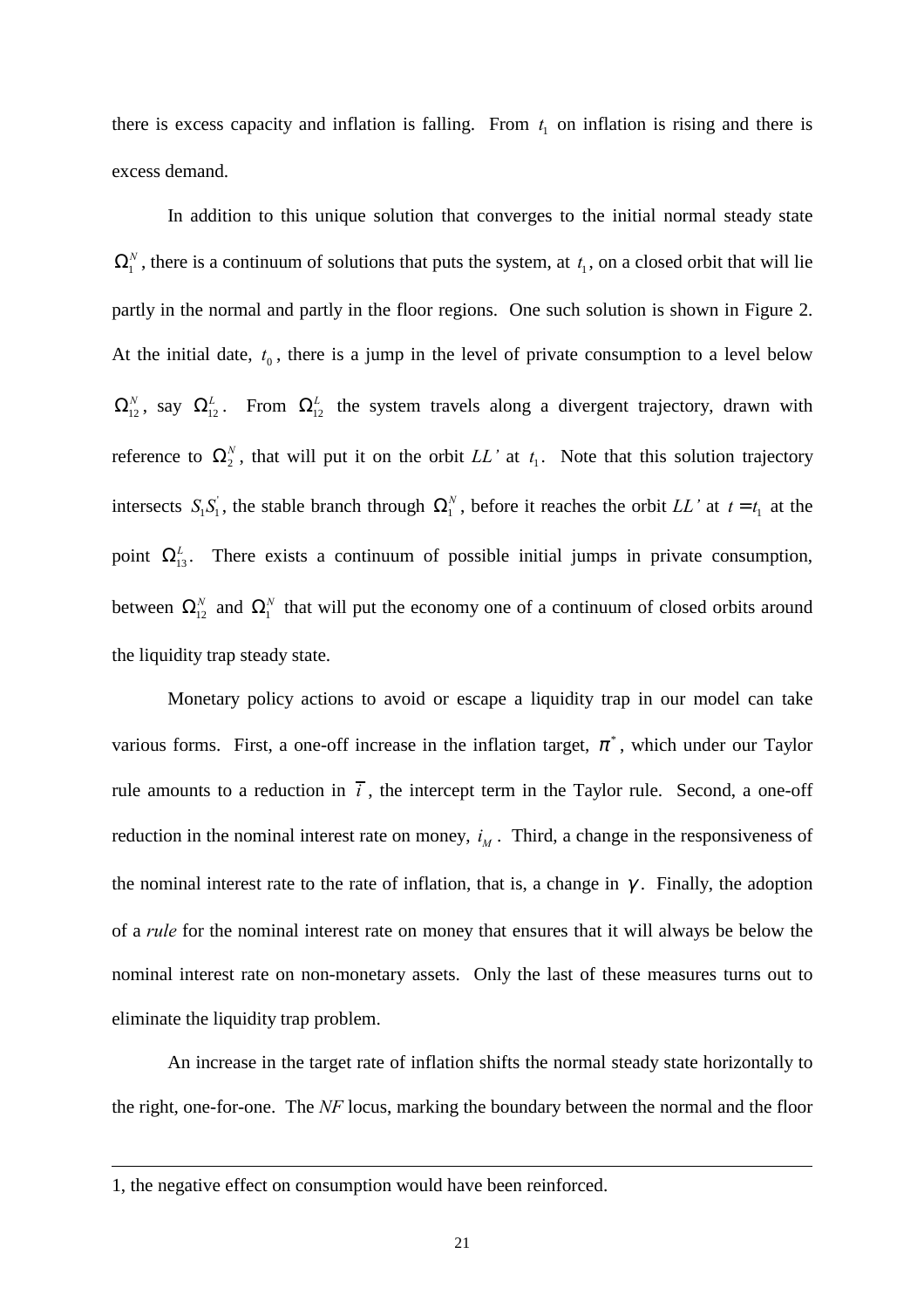regions also shifts to the right, but less than one-for-one. When the actual inflation rate exceeds the target inflation rate, there is only one non-explosively divergent solution trajectory. This is the trajectory that converges to the normal steady state. For any inflation rate below the target inflation rate (and above  $\pi$ ), there still exists a solution trajectory that converges to the normal steady state, but there also exists a continuum of solutions that take the form of closed orbits around the liquidity trap steady state. These orbits are partly in the floor region. For any initial inflation rate below  $\pi$ , only explosively divergent solutions exist. Raising the target rate of inflation therefore reduces the range of initial inflation rates for which there are non-explosively divergent solutions that do not converge to the normal steady state.

Lowering the nominal interest rate on money leaves the normal steady state (and the dynamics in the normal region) unchanged. It shifts the liquidity trap steady state horizontally to the left, one-for-one, and it also shifts the *NF* locus to the left, but less than one-for-one.

Raising  $\gamma$ , the responsiveness of the nominal interest rate to the rate of inflation, while leaving the target rate of inflation unchanged (that is, varying  $\bar{i}$  to leave  $\pi^*$ 1  $\pi^* = \frac{\delta - \bar{i}}{\bar{i}}$  $=\frac{\delta-}{\gamma-}$ constant) also does not qualitatively affect the behaviour of the system.<sup>14</sup> To ensure that, provided the system starts off in the normal region  $(i > i<sub>M</sub>)$ , it cannot end up in the floor region, the Taylor rule must be modified.

A simple modification (or amplification) of the Taylor rule that avoids the liquidity trap is as follows. The exogenous own nominal interest rate assumption for money is replaced by the following simple rule:

<sup>&</sup>lt;sup>14</sup> Provided  $\delta + \pi^* - i_M > 0$  it will shift the *NF* locus to the right towards the  $\pi = 0$  locus.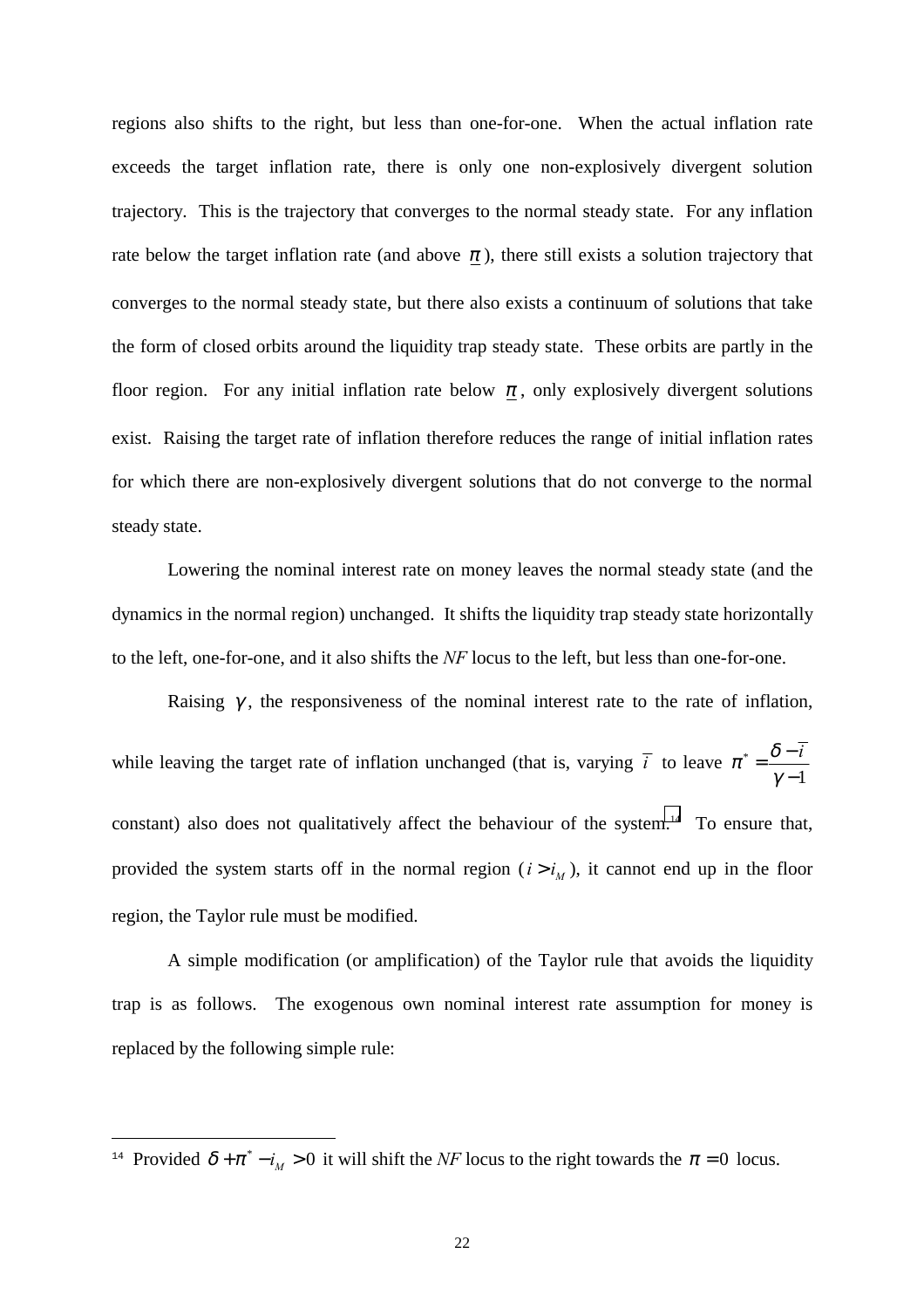$$
i_M = i - \alpha
$$
  
\n
$$
\alpha > 0
$$
\n(26)

The Taylor rule for the short nominal interest rate on non-monetary financial instruments continues to be given, as before, by equation (17), that is:

$$
i = \overline{i} + \gamma \pi
$$
  

$$
\gamma > 1
$$
 (27)

The rest of the model is as before. Note, however, that there is now no restriction on the domain of the nominal interest rate function. Equation (26) ensures that the constraint that the short nominal interest rate on non-monetary instruments cannot fall below the short nominal interest rate on money never becomes binding. Specifically, since the own rate of interest on money moves up and down one-for-one with the short nominal interest rate on non-monetary instruments, there is no (zero or other) lower bound to the level of the short nominal interest rate. The 'floor region' and the liquidity trap have been abolished at a stroke, by assuming that the monetary authorities follow a rule for the own nominal interest rate on money ensures that the nominal interest rate on non-monetary securities is always above the own nominal interest rate on money. Only the simplest kind of rule, maintaining a constant wedge between the two interest rates is considered here.<sup>15</sup> This apparently minor change in specification implies that there now is just the normal region, with its saddlepoint configuration, and that only the normal steady state exists.

The rule for the two short nominal interest rates given in equations (26) and (27) may require the payment of non-zero (positive or negative) interest rates on money. In Section III we consider what the practical obstacles to paying negative interest on money may be.

<sup>&</sup>lt;sup>15</sup> Note that, because the opportunity cost of holding money,  $i - i<sub>M</sub>$ , is positive and constant, the ratio of real money balances to consumption will also be constant in this model.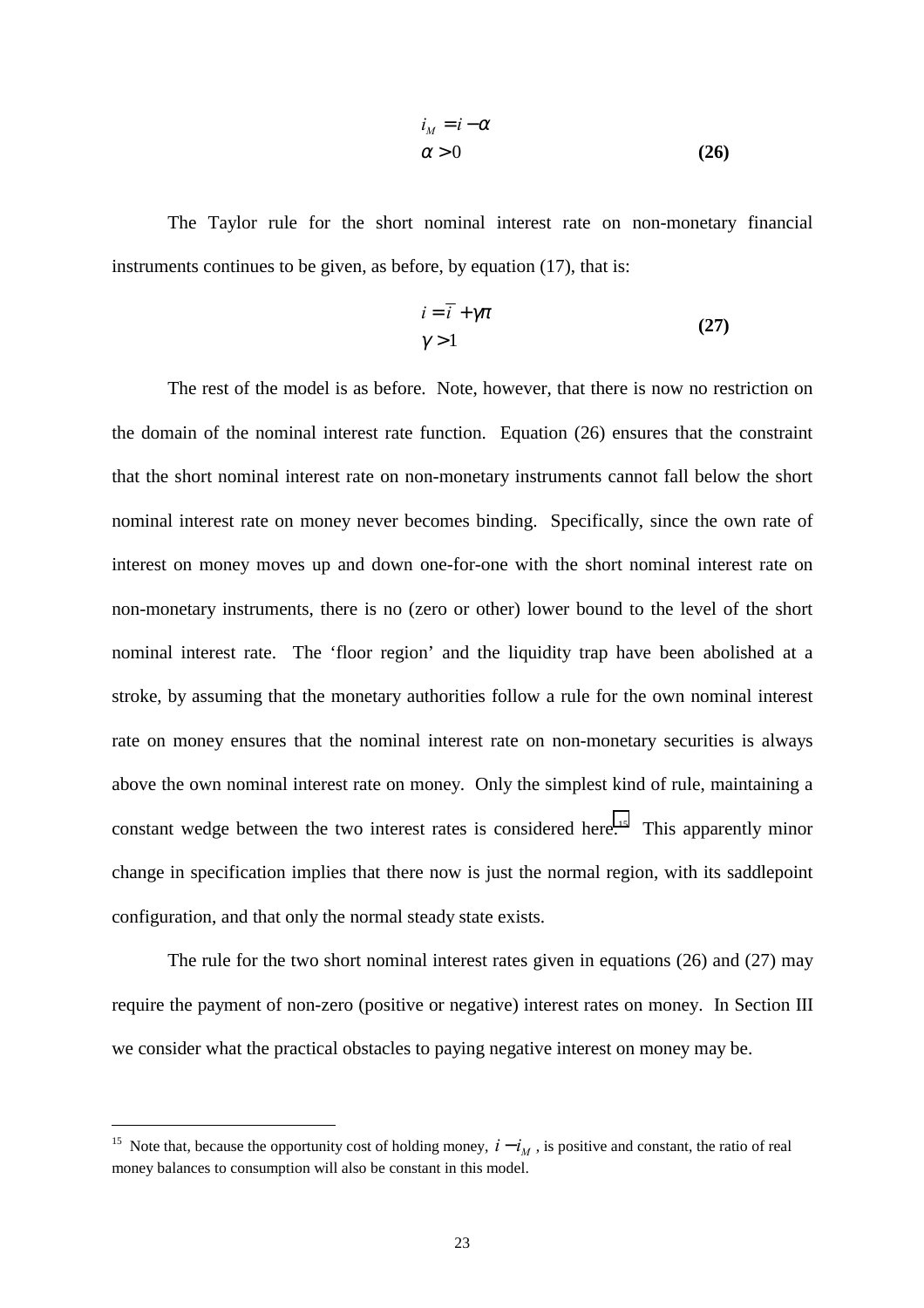## **(III) Paying interest on currency to avoid a liquidity trap**

In the model of Section II, neither the use of fiscal policy nor an increase in the target rate of inflation can guarantee that the economy will not end up at the (zero) nominal interest rate floor. When the nominal interest rate on non-monetary instruments is governed by a Taylor rule, the only way to ensure that the nominal interest rate floor cannot become a binding constraint in policy is to adopt a rule for the own nominal interest rate on currency that keeps the nominal rate on currency always below the nominal interest rate on nonmonetary instruments. In general, this rule will require the payment of interest on currency. While technically and administratively awkward, the payment of interest, positive or negative, on currency is in principle feasible.

That nominal interest rate floor at zero is not a technological, immovable barrier. It is the result of a policy choice - the decision by governments or central banks to set the administered nominal interest rate on coin and currency at zero, rather than at some other (negative) level. Coin and currency are government *bearer* bonds<sup>16</sup>. A bearer bond is a debt

 $16$  Bearer securities are securities for which ownership is established by possession, without any need for registering title. Thus, a bearer bond is a bond with no owner information attached to it. The legal presumption is that the bearer is the owner. If the issuer of the bond is credit-worthy, they are almost as liquid and transferable as cash. Cash (coin and currency) is a special case of a zero interest (or zero-coupon) bearer bond issued by the state (generally through the central bank). Currency can be viewed as a zero coupon bearer consol or bearer perpetuity, since it can be interpreted as having an infinite maturity. It may actually be more informative to view currency as a zero coupon *finite* maturity bearer bond, which is issued and redeemed at par, with redemption taking the form of the one-for-one exchange of old currency for new currency which is indistinguishable from the old currency (see Buiter and Panigirtzoglou [1999, Appendix 1]).

The vast majority of 'international bonds', historically called 'eurobonds' are bearer. Bearer bonds can take two main forms. First, the traditional 'definitive' style, where the bonds literally are individual pieces of security-printed paper in denominations of, say, \$10,000, which individual holders bring in to paying agents so as to receive payment of interest and principals. Second, 'global' bonds, which are technically bearer instruments but consist of a single piece of paper representing the entire issue (and so worth hundreds of millions or even billions of dollars). In practice, the terms of the global bond say that only Euroclear (the settlement system based in Brussels) or Cedelbank (the settlement system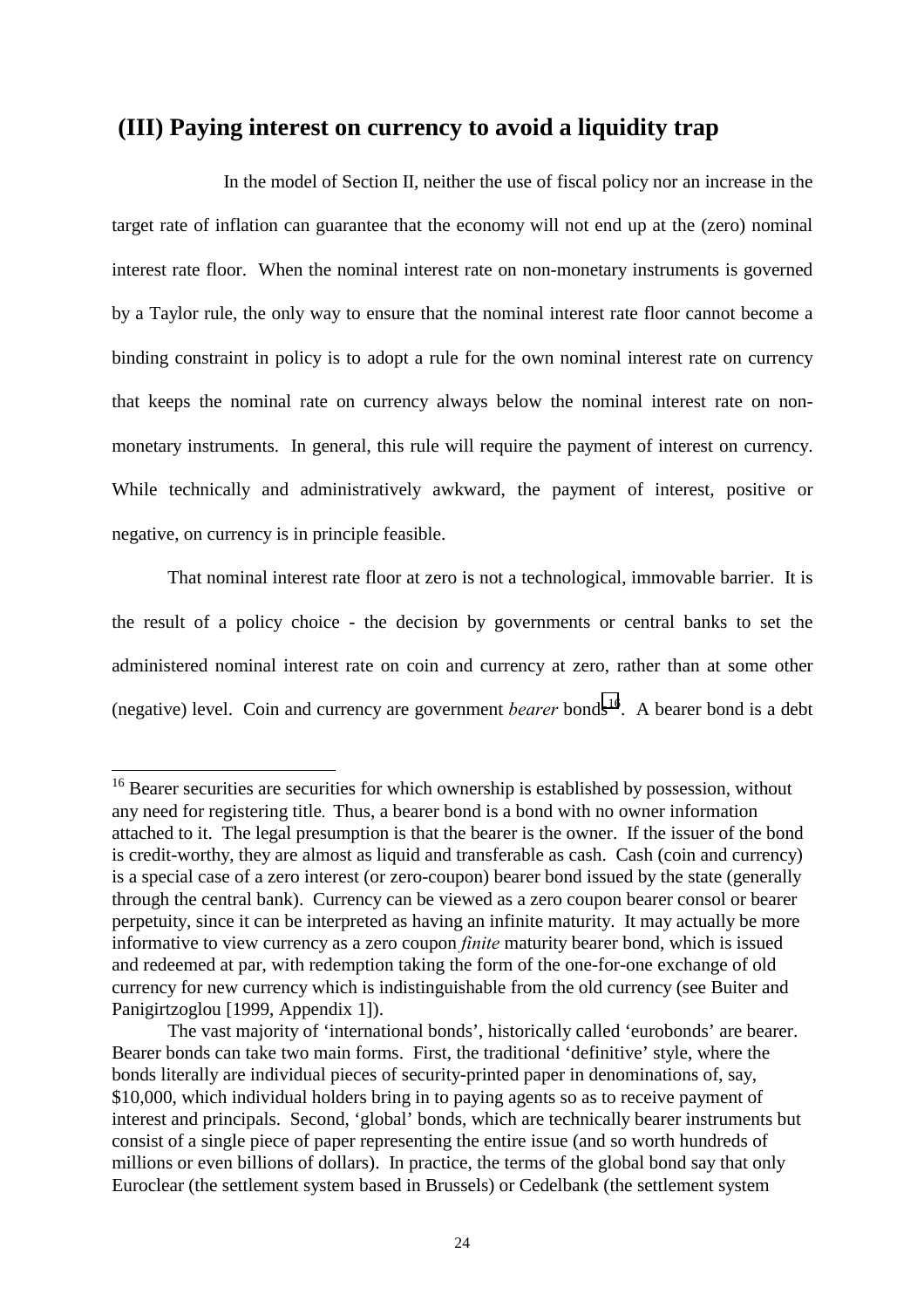security in paper form whose ownership is transferred by delivery rather than by written notice and amendment to the register of ownership. We shall refer to all securities that are not bearer bonds as *registered* securities. Bearer bonds are negotiable, just as e.g. money market instruments such as Treasury Bills, bank certificates of deposit, and bills of exchange are negotiable.17 Coin and currency therefore are bearer bonds. They are obligations of the government, made payable not to a named individual or other legal entity, but to whoever happens to present it for payment - the bearer. Coin and currency have three further distinguishing properties: they are government bearer bonds with infinite maturities (perpetuities or consols); their coupon payments (which define the own (or nominal) rate of interest on coin and currency) are zero, and they are legal tender (they cannot be refused in final settlement of any obligation).

l

based in Luxembourg) are entitled to the proceeds of the global bond, and that Euroclear and Cedelbank will in turn divide the proceeds up amongst the end-investors whose details are stored in their electronic records. Thus the global bond is not an instrument which in practice can be passed from one owner to another, even though it is technically 'bearer'. Effectively the bonds are dematerialised.

Bearer bonds are legal and quite common in the UK. While the bearer debenture went out of use, replaced by the non-negotiable debenture or debenture stock, transferable (in the same way as common stocks) by entry in the company's register, a number of new negotiable investment securities have evolved. They include the modern bearer bond, the negotiable certificate of deposit, and the floating rate note. A limited number of gilts have also been issued with a bearer option.

Before July 1983, municipal securities in the U.S. were issued for the most part in certificate form with coupons attached. Some of these so-called old-style bearer bonds are still available in the marketplace. The issuer has no record of who owns these bonds. The owner clips the coupons and collects the interest from the issuer's paying agent. Transferring the bonds requires physical delivery and payment. Bearer bonds issued by municipal authorities were made illegal in the U.S. in 1982.

 $17$  A financial instrument is negotiable if it is transferable from one person to another by being delivered with or without endorsement so that the title passes to the transferee. Key elements of negotiability include the following: (1) transfer by physical delivery; (2) transfer is such as to confer upon its holder unchallengeable title and (3) a negotiable instrument benefits from a number of evidential and procedural advantages in the event of a court action.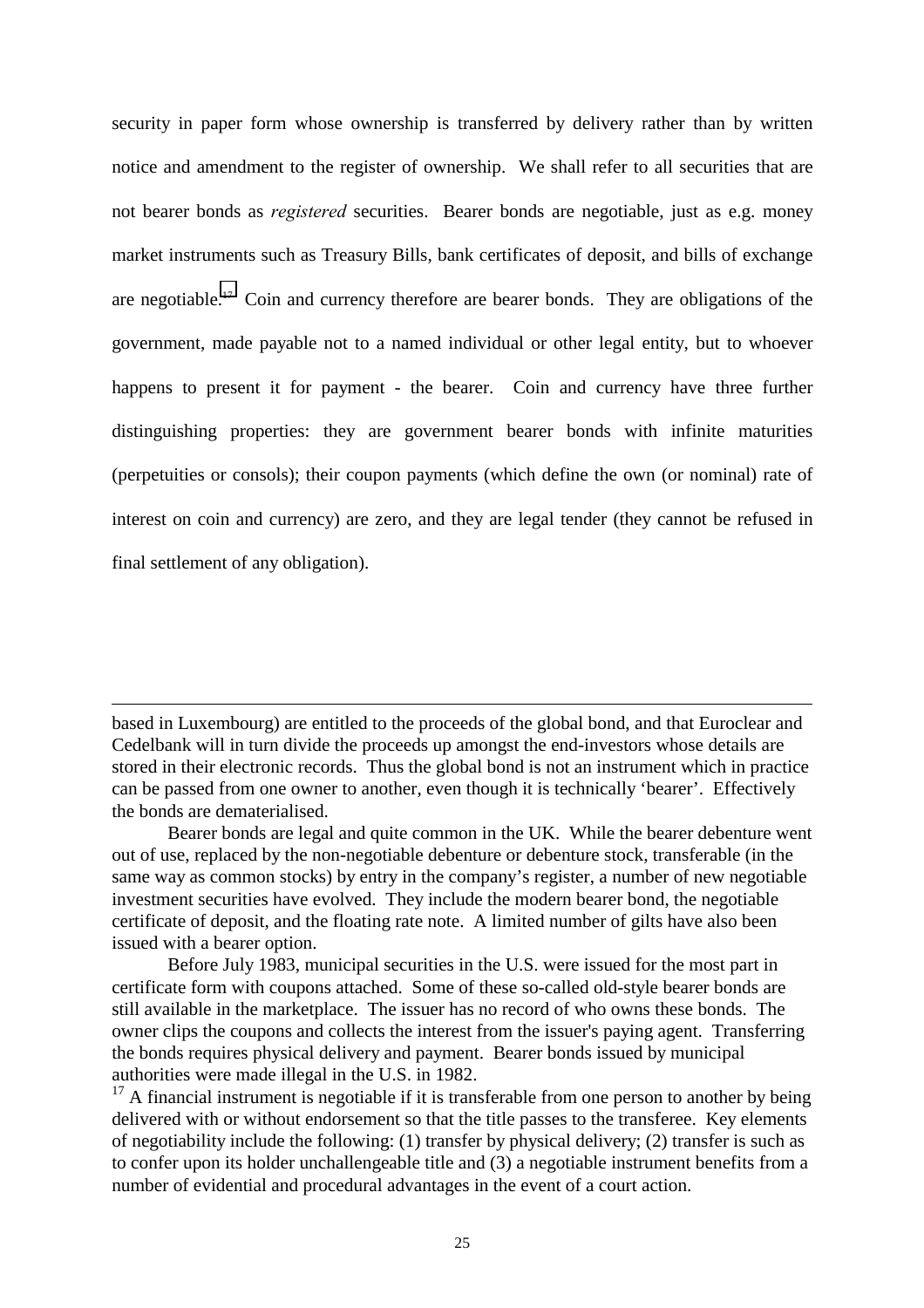There are two reasons why interest is not paid on currency.<sup>18</sup> The first and currently less important one has to do with the attractions of seigniorage (issuing non-interest-bearing monetary liabilities) as a source of government revenue in a historical environment of positive short nominal rates on non-monetary government debt.<sup>19</sup>

The second, and more important, reason why no interest is paid on coin and currency, are the practical, administrative difficulties of paying a negative interest rate on bearer bonds. Significant 'shoe leather' costs are involved both for the state and for private agents.

There is no practical or administrative barrier to paying negative nominal interest rates (market-determined or administered) on registered securities, including balances held in registered accounts, such as bank accounts.<sup>20</sup> The reason is that, for registered securities, the identities of both the issuer and the holder (the debtor and the creditor) are known or easily established. This makes it easy to verify whether interest due has been paid and received. Thus the non-bearer bond part of the monetary base, that is, banks' balances with the central bank, could earn a negative nominal interest rate without any technical problems. Positive interest payments or negative interest payments just involve simple book-keeping transactions, debit or credit, between known parties.

There are technical, administrative problem with paying negative interest on the bearer bond part of the central bank's monetary liabilities, coin and currency. While the identity of the issuer (the Central Bank) is easily verified, the identity of the holder is not.

<sup>&</sup>lt;sup>18</sup> From here on, 'currency' will be taken to include both coin and currency. There obviously are more severe technical problems with attaching coupons or stamps to coin than to currency notes.

<sup>&</sup>lt;sup>19</sup>Of course, issuing negative interest-bearing monetary liabilities would be even more attractive, from a seigniorage point of view.

<sup>&</sup>lt;sup>20</sup>The only exception is that it would not be possible to have a consol or perpetuity with a negative nominal interest rate. Assume the constant nominal coupon payment of the consol is positive. If the infinite sequence of short nominal rates is negative, the value of the consol would be unbounded positive. A negative coupon would yield an unbounded negative value for the consol.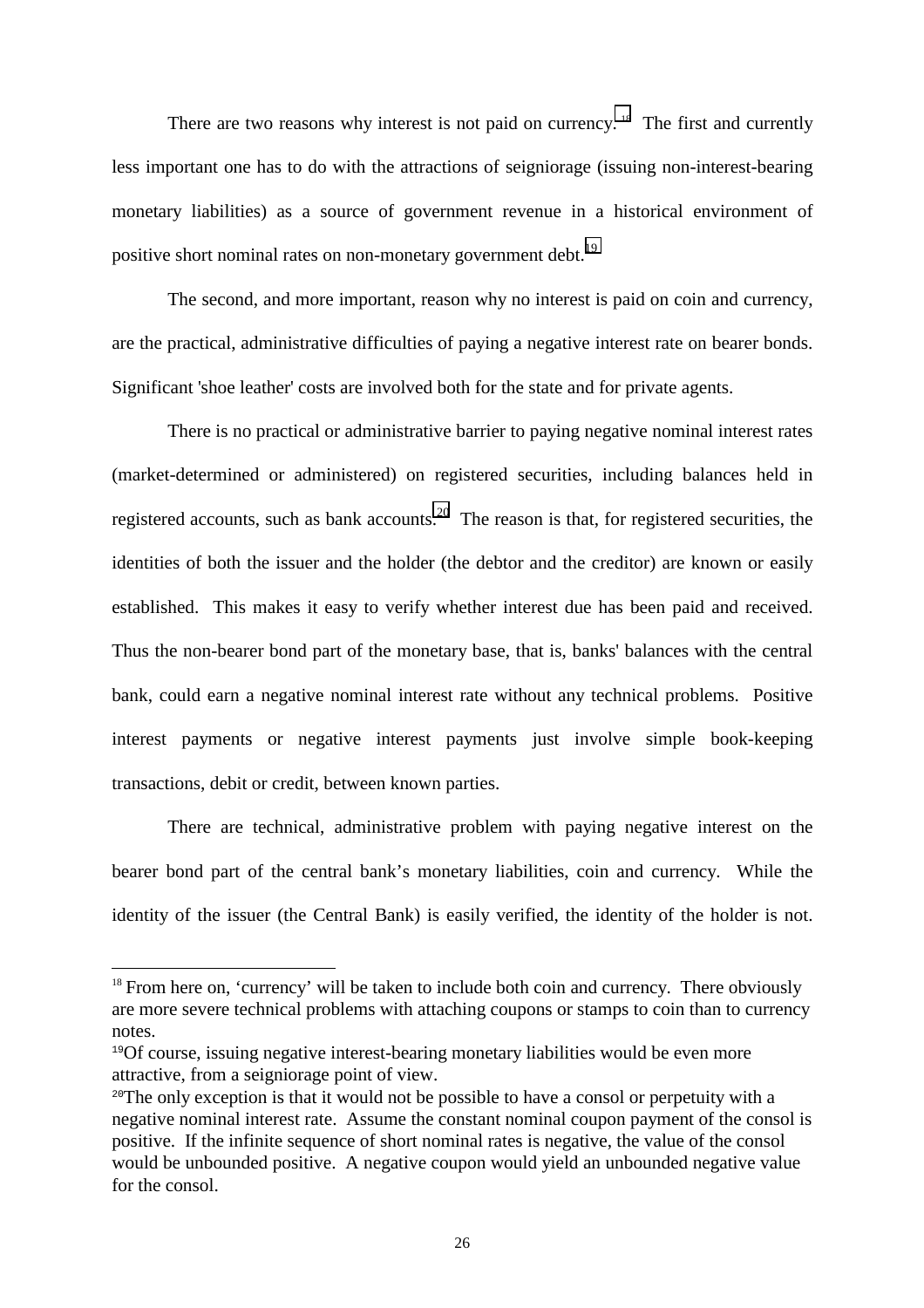There is no obligation to register title to currency in order to establish ownership. Possession effectively provides complete title. This creates problems for paying any non-zero interest rate, because it is difficult to verify whether a particular note or coin has already been credited or debited with interest.

The problem of verifying whether interest due on bearer bonds has been paid is present even when the interest rate is positive. However, the problem of getting the anonymous holder of currency to come forward to claim his positive coupon receipt from the government is less acute than the problem of getting the anonymous holder to come forward to make a payment to the government.<sup>21</sup> In both cases, however, each individual currency claim has to be marked clearly as 'current', that is, as having paid or received all interest that is due. Without this, positive interest-bearing currency could be presented repeatedly for the payment of interest. Historically, the problem of paying positive interest on bearer bonds was solved by attaching coupons or stamps to the title certificate of the bearer bond. When claiming his periodic coupon payment, the appropriate coupon was physically removed ('clipped') from the title certificate and retained by the issuer.

Without further amendment, the 'coupon clipping' or stamping route would not work for bearer bonds with negative coupons. The enforcement problems involved in getting the unregistered, anonymous holders of the negative coupon bearer bonds to come forward to pay the issuer would be insurmountable. The only practical way around this problem, is to make the bearer bond subject to an expiration date and a conversion procedure. In the case of currency, this could be achieved by periodically attaching coupons or stamps to currency, without which the currency would cease to be 'current'.

 $\overline{\phantom{a}}$ 

 $2<sup>1</sup>$ This is akin to the problem of compelling payment of taxes when the tax base cannot be verified.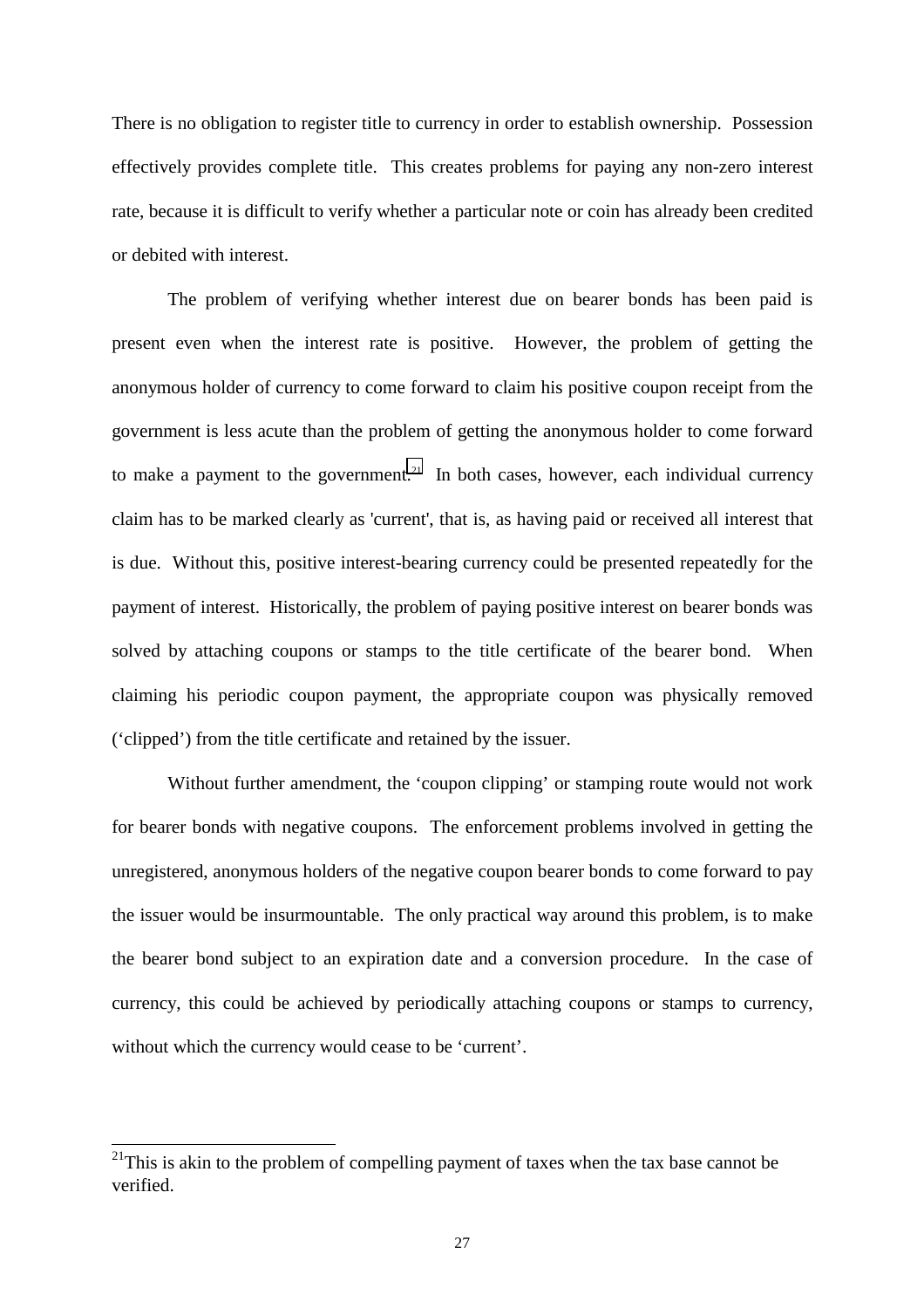For currency to cease to be 'current', it is not enough for the monetary authority to declare that after a certain date 'old' currency shall cease to be legal tender. Being legal tender certainly enhances the attractiveness of currency as a store of value, medium of exchange and means of payment, but these advantages need not be enough to induce holders of 'old' currency, which is about to lose its legal tender status, to come forward and exchange it, at a price, for 'new' currency which does have continuing legal tender status. What serves as medium of exchange and means of payment is socially determined. Being legal tender is but one among many considerations that induce people to use certain classes of object as means of payment and medium of exchange. For currency to cease to be current, the bearer has to be subject to a serious penalty, such as confiscation, if the appropriate coupon or stamp has not been attached. In other words, there have to be periodic 'monetary reforms'.

There is a long tradition on the cranky fringes of the economics profession of proposals for taxing money or taxing liquidity. Many of these proposals were part of wideranging, and generally hare-brained, schemes for curing the world's economic and social ills. The mechanics of taxing currency are straightforward main-stream economics, however.

The best-known proponent of taxing currency was probably Silvio Gesell (1862- 1930), a German/Argentinean businessman and economist admired by Keynes, who wrote of him *"I believe that the future will learn more from the spirit of Gesell than from that of Marx"* (Keynes [1936, p. 355])*.* Gesell wanted to stimulate the circulation of money by getting the state to issue money that, like capital assets, depreciated in value.<sup>22</sup> Rather than relying on inflation to reduce the attractiveness of holding money, Gesell proposed "Stamp

 $22$  Gesell's motivation was not, as far as we can determine, the avoidance of or escape from liquidity traps. His aim was to eliminate the interest component of costs and prices completely from the economic system, not just in the extreme circumstances of the liquidity trap, but as a permanent feature. Our reading of his works suggest that he was a bit vague about the distinction between real and nominal interest rates. The formal model analysed in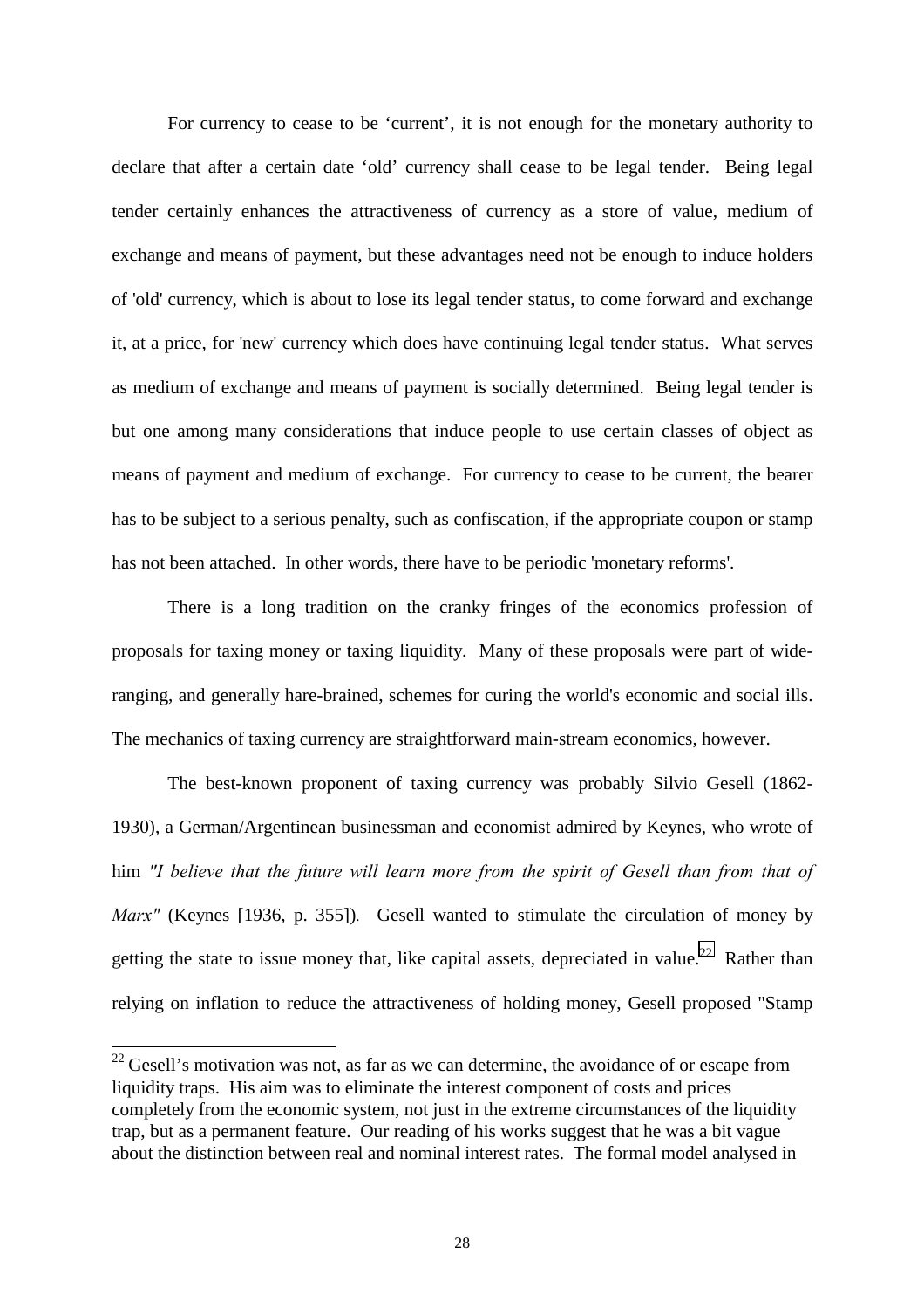Scrip" - dated bills that would lose a certain percentage of value each year unless new stamps were put on them (Gesell [1949]). Irving Fisher [1933] for a while supported the issuance of stamp scrip and wrote a sympathetic account of it. Stamp Scrip was actually issued briefly during the Great Depression of the Thirties in parts of the Canadian province of Alberta by the Social Credit provincial government of the day.<sup>23</sup>. The Canadian federal government and the courts blocked the key measures, and in the end the provincial government refused to accept its own scrip in payment.<sup>24</sup> Similar local currency experiments were tried in Wörgl, Austria during the 1930s.

Thus, for negative interest on bearer bonds such as currency to be enforceable, the bearer bond has to expire after a certain date, unless it is converted into new currency. The desired interest rate on currency would be determined by the terms on which the old currency could be exchanged with the central bank for new currency. Taxing currency (or paying negative interest on currency) through expiration of old currency and conversion into new currency can be visualised as follows. After the expiration date,  $t_1$ , the issuer (the central bank) or its agents can confiscate the old currency without compensation.<sup>25</sup> Provided the

Section II of this paper has the property that the monetary authorities cannot influence the long-run real interest rate.

 $23$  In August 1935 the first social credit government was elected in the Canadian province of Alberta. While its ideology owed more to the writings of two other great economic cranks, Alfred Richard Orage [1917] and Major Clifford Hugh Douglas [1919] (and to the personal involvement of the latter as economic adviser to the provincial government), the Alberta Prosperity Certificates introduced in 1936 by Premier William Aberhart, were pure Gesell. Similar in appearance to a dollar bill, the certificates required a weekly endorsement of a 2c stamp, amounting to a 104 percent annual capital levy (see Hutchinson and Burkitt [1997] and Mallory [1954]).

 $24$  It also had failed to convince the Federal government in Ottawa to match its negative interest rates. Since Federal currency was at least as useful as a means of payment, this would require to scrip to trade at a discount with respect to the Federal currency and to appreciate vis-à-vis the federal currency at a rate that compensated for the interest differential between Federal and provincial currency.

<sup>&</sup>lt;sup>25</sup>Less drastic penalties might work also. For instance, old money found in circulation after its 'expiry' date would be forcibly converted into new money at the rate offered on the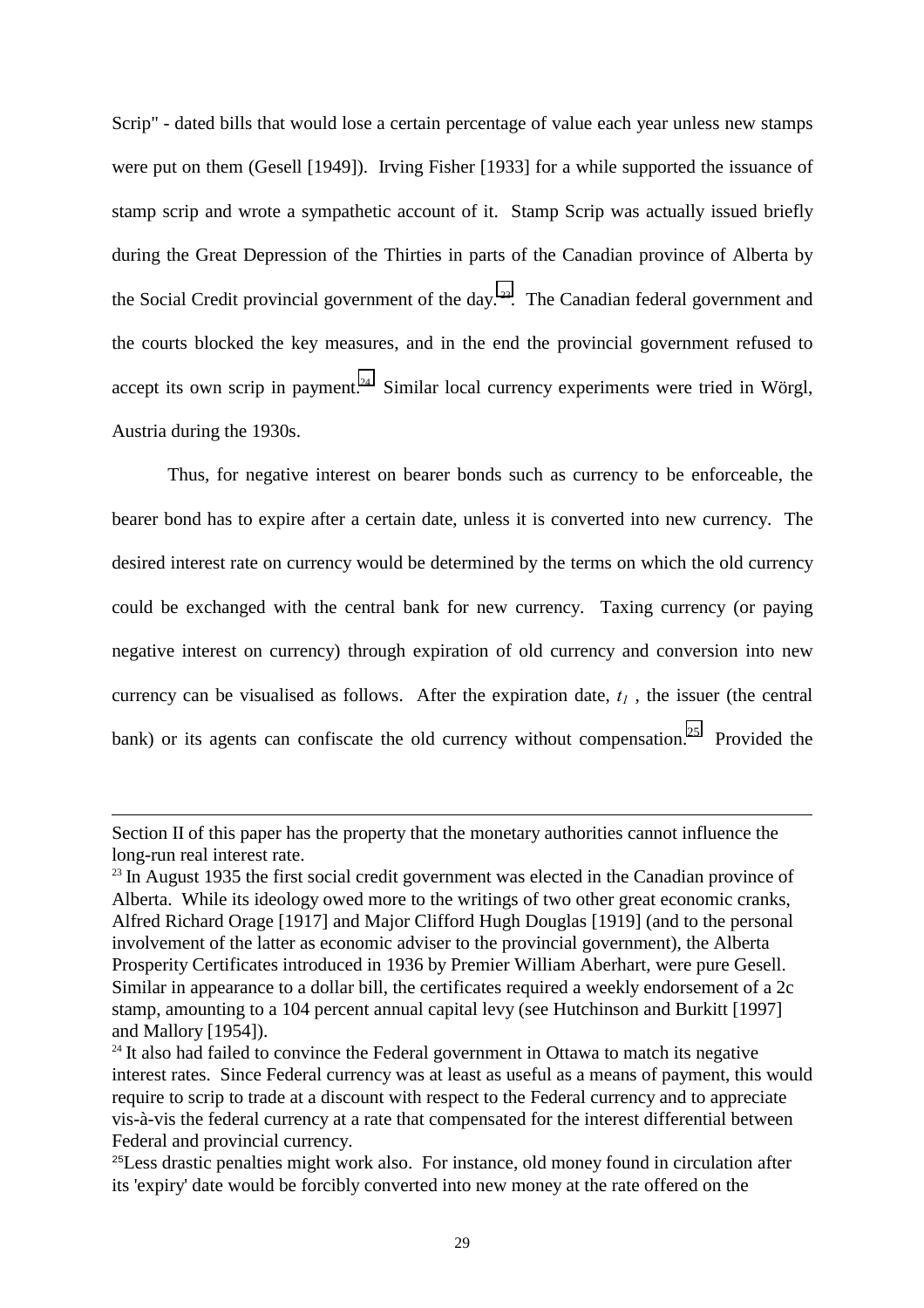forces of the law are strong enough, this could induce holders of the old currency to convert it, at a price, on or before the expiration date, rather than continue to use it in transactions or as a store of value after the expiration date and risk having it confiscated.

At fixed intervals of length ∆*t* (Gesell periods, say) whose duration could, for convenience, be set at a year (or several years, in order to reduce conversion costs), and on a specific day, (Gesell day), old currency would legally revert to the issuer (the central bank). After Gesell day, the old currency has no value (because of the credible threat of confiscation) and will not be used in transactions or as a store of value. On Gesell day, *1* £ worth of new currency would be issued in exchange for  $e^{-i_M \Delta t}$  £s worth of old currency, where  $i_M$  would be the policy-determined (instantaneous) nominal interest rate on currency.<sup>26</sup> For simplicity, we assume  $i_M$  to be constant, although it could be time-varying. The nominal rate of interest on currency would be administratively determined, that is, set by the central bank. Earlier exchanges of old for new money might be allowed at the rate of *1 £* worth of the new

currency for  $e^{-i_M\Delta t}e^{-\int_{t_e}^{\tau_i} i(s)ds}$  £s worth of the old currency, where  $t_i$  is the date of the next Gesell day,  $t_e \leq t_1$  is the time before the next Gesell day on which the old currency is exchanged for the new, and *i* is the instantaneous nominal interest rate on the government's non-monetary liabilities. For currency to remain rate-of-return-dominated as a store of value, it is necessary that  $i_M < i$ . Both rates could be negative, and may have to be, if zero bounds are to be ruled out. Coin and currency would effectively become time-limited, finite maturity financial claims.

 $\overline{\phantom{a}}$ 

conversion date, but subject to an additional penalty. The confiscation scenario makes the key point very clearly, however.

<sup>&</sup>lt;sup>26</sup>  $e^{-i_M\Delta t}$  −1 would be the effective (Gesell) period tax rate on currency. The instantaneous tax rate would be  $-i<sub>M</sub>$ .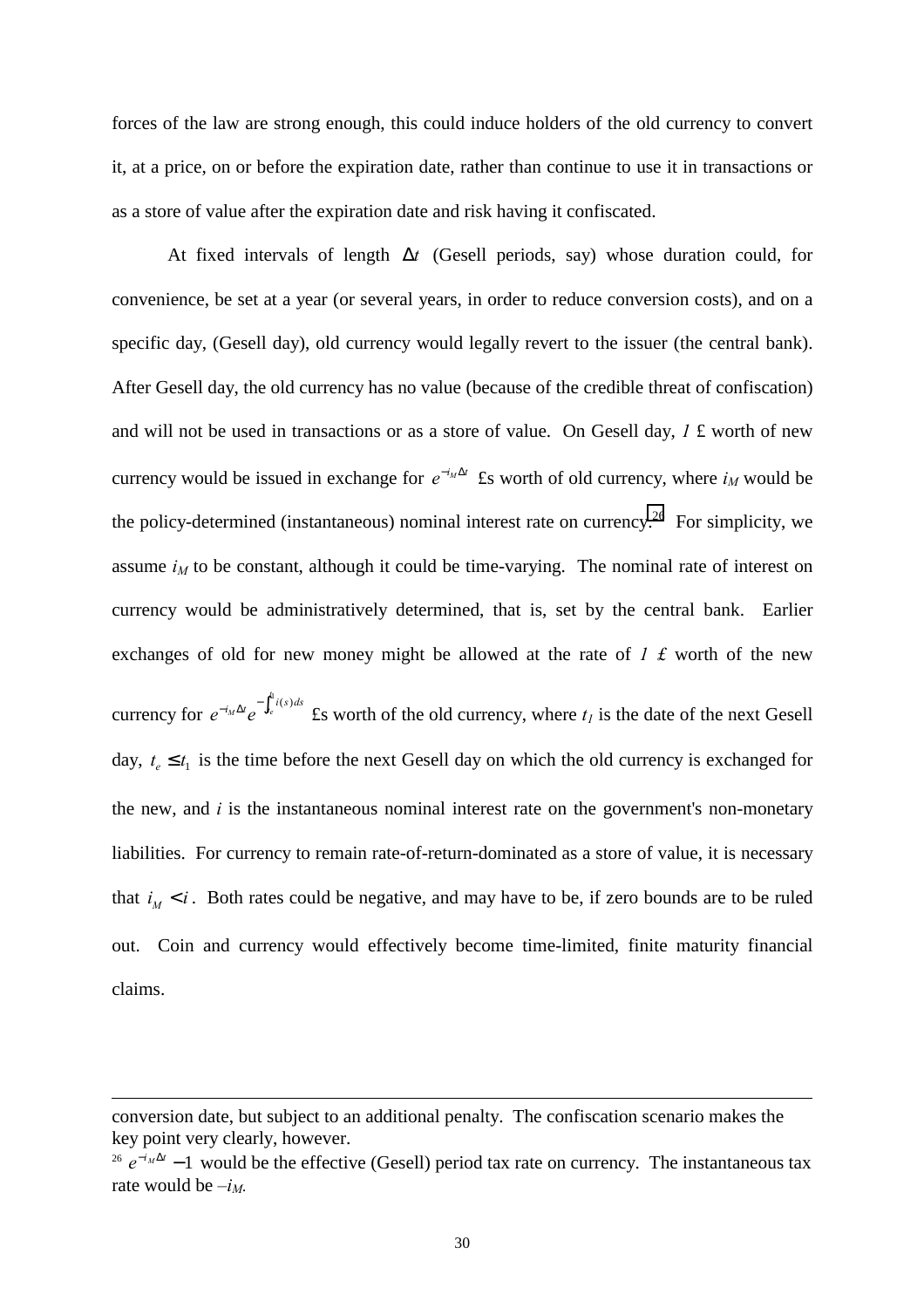New currency could, in principle, be used in transactions before midnight on the Gesell day before they are formally introduced. The relative value of the old currency in terms of the new currency would change at an instantaneous rate  $i_M$ , to ensure that, at the moment the old currency expires and the new currency comes in officially, there is no discrete jump in the value of old money in terms of new money, or of goods and services in terms of money.<sup>27</sup> It follows that, during the period of coexistence of old and new money, the rate of inflation of the prices of goods and services would be higher in terms of old money than in terms of new money, with the excess of the old money inflation rate over the new money inflation rate equal to  $-i<sub>M</sub>$ .

Our scheme for removing the zero nominal interest rate floor by taxing currency only applies to government bearer bonds with an administratively determined nominal rate of return, that is to coin and currency. Commercial banks' balances with the central bank are not bearer bonds, but registered securities, in the terminology of this paper. The nominal interest rate on these balances is determined administratively, but paying negative interest on them is as simple as paying positive interest. Bank deposits, which are private registered securities in our terminology, would not need to be taxed. If, when currency is taxed, the equilibrium nominal market yield on deposits, and on any other private registered securities, is negative, banks will pay a negative interest rate on deposits, without any need for taxing deposits. The same applies to private electronic or e-money, including 'money on a chip', internet accounts etc.

Clearly there are costs associated with Gesell money, even if one can come up with a slightly higher-tech (and tamper-proof) alternative to physically stamping currency. These

 $\overline{\phantom{a}}$ 

 $27$  This is just like the ex-dividend price of a share of common stock being equal, on the day the dividend is paid, to the dividend-inclusive price of the stock minus the dividend. In our example, the dividend would be negative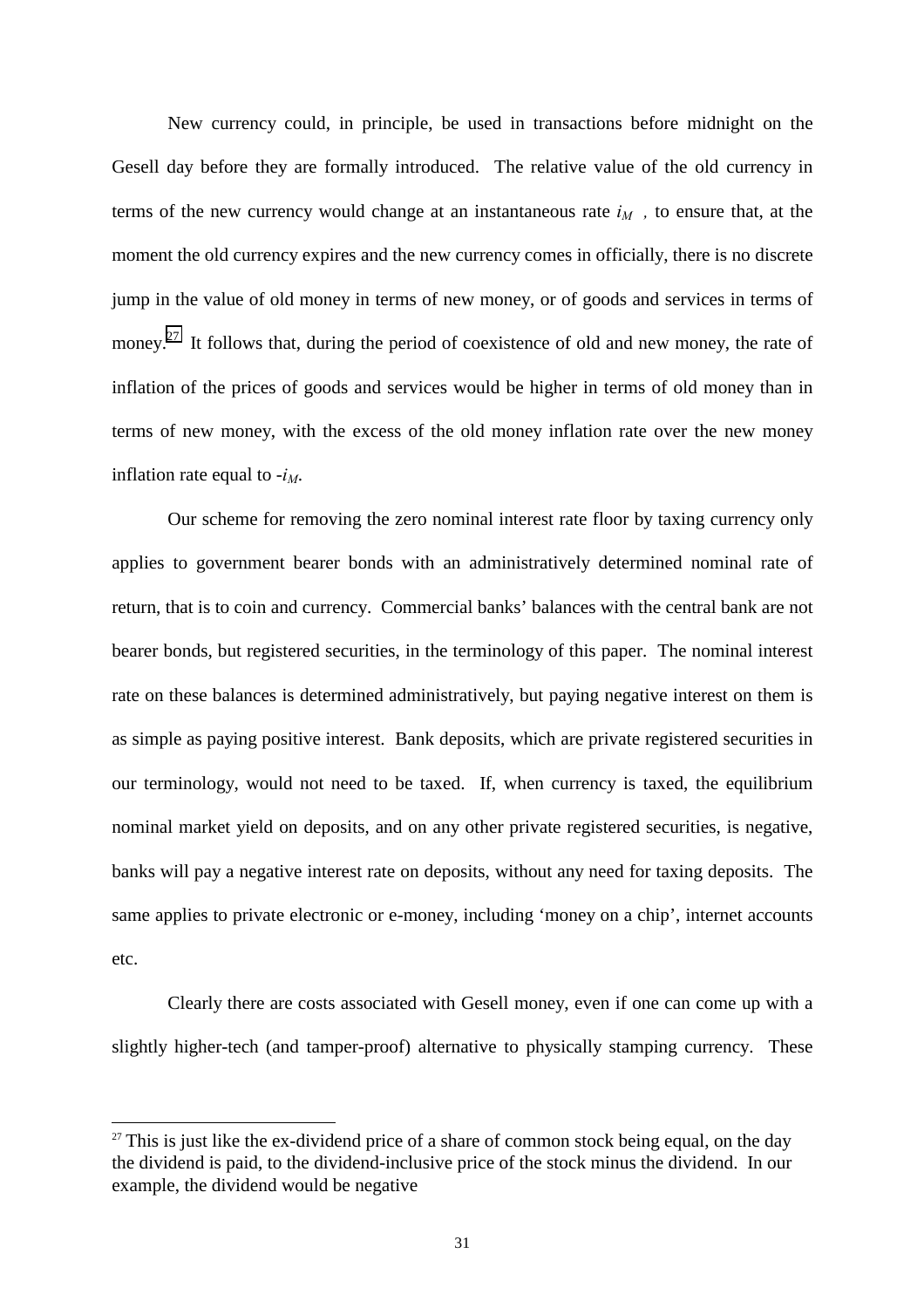shoe leather costs have to be set against the benefits of removing the zero floor on the nominal interest rate.

There are costs (and benefits) other than shoe-leather costs associated with taxing currency. Taxing currency would be regressive, since only the relatively poor hold a significant fraction of their wealth in currency. Taxing currency would also, however, constitute a tax on the grey, black and outright criminal economies, which are heavily cashbased. In the case of the US dollar, with most US currency held abroad (one assumes by non-US residents), it would represent a means of increasing external seigniorage.<sup>28</sup>

## **(V) Conclusion**

 $\overline{\phantom{a}}$ 

To avoid getting into a liquidity trap, or to get out of one once an economy has landed itself in it, there are just two policy options. The first is to wait for some positive shock to the excess demand for goods and services, brought about through expansionary fiscal measures or through exogenous shocks to private domestic demand or, in an open economy, to world demand. The second option is to lower the zero nominal interest rate floor on currency by taxing currency. If a rule were followed that kept the nominal interest rate on currency systematically below the nominal interest rate on non-monetary instruments, the economy could never end up in a liquidity trap. Such a rule would require the authorities to be able to pay interest, negative or positive, on currency, that is, to turn currency into 'Gesell money'.

The transactions and administrative costs associated with what amounts to periodic currency reforms would be non-trivial. Such currency conversion costs could be reduced by lengthening the interval between conversions, but they would remain significant. These

 $28$  Unless drug dealers switch elastically to non-stamped currency.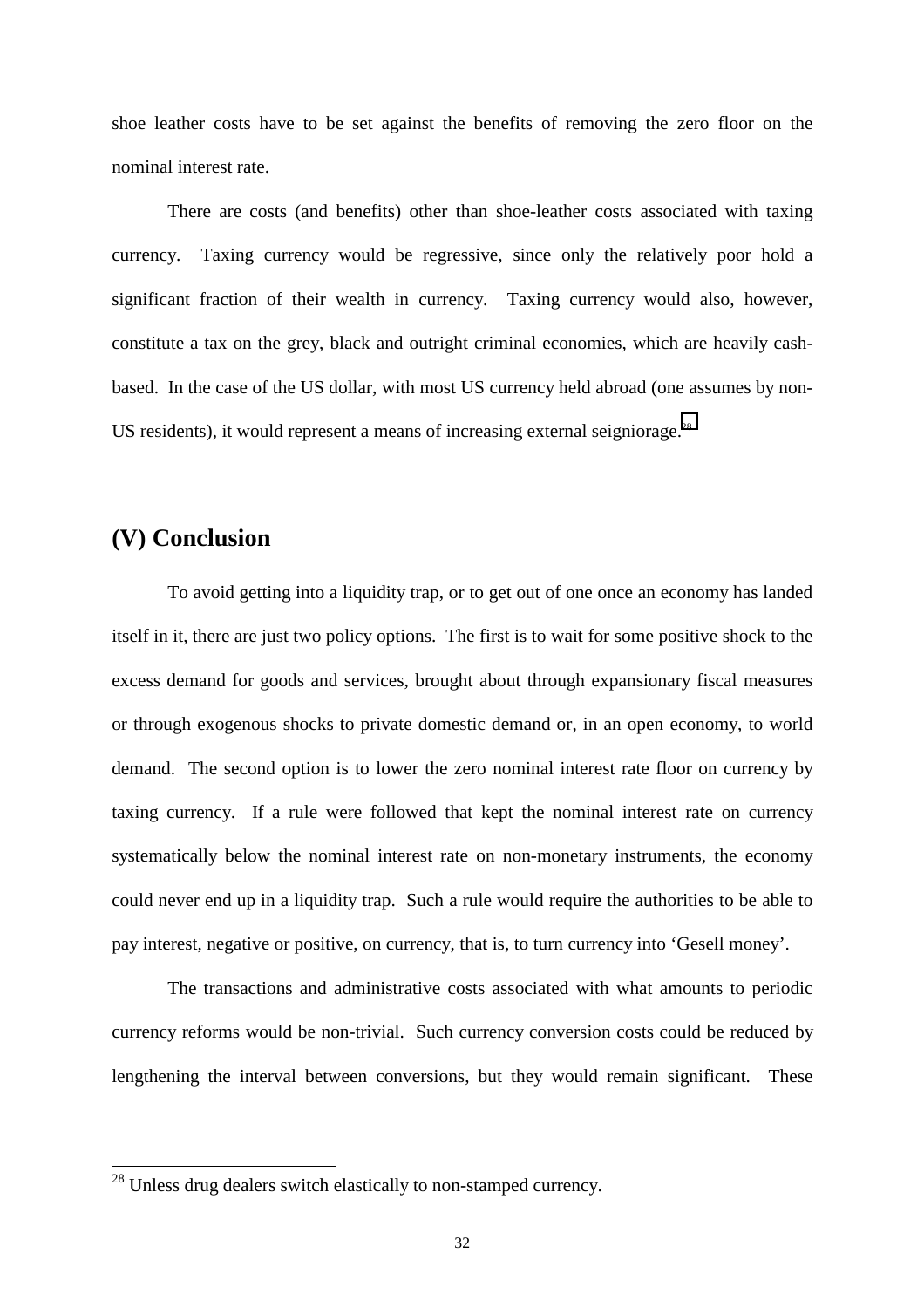'shoe-leather costs' of taxing currency have to be set against the potential benefits of avoiding a liquidity trap. It may take quite a lot of shoe leather to fill an output gap.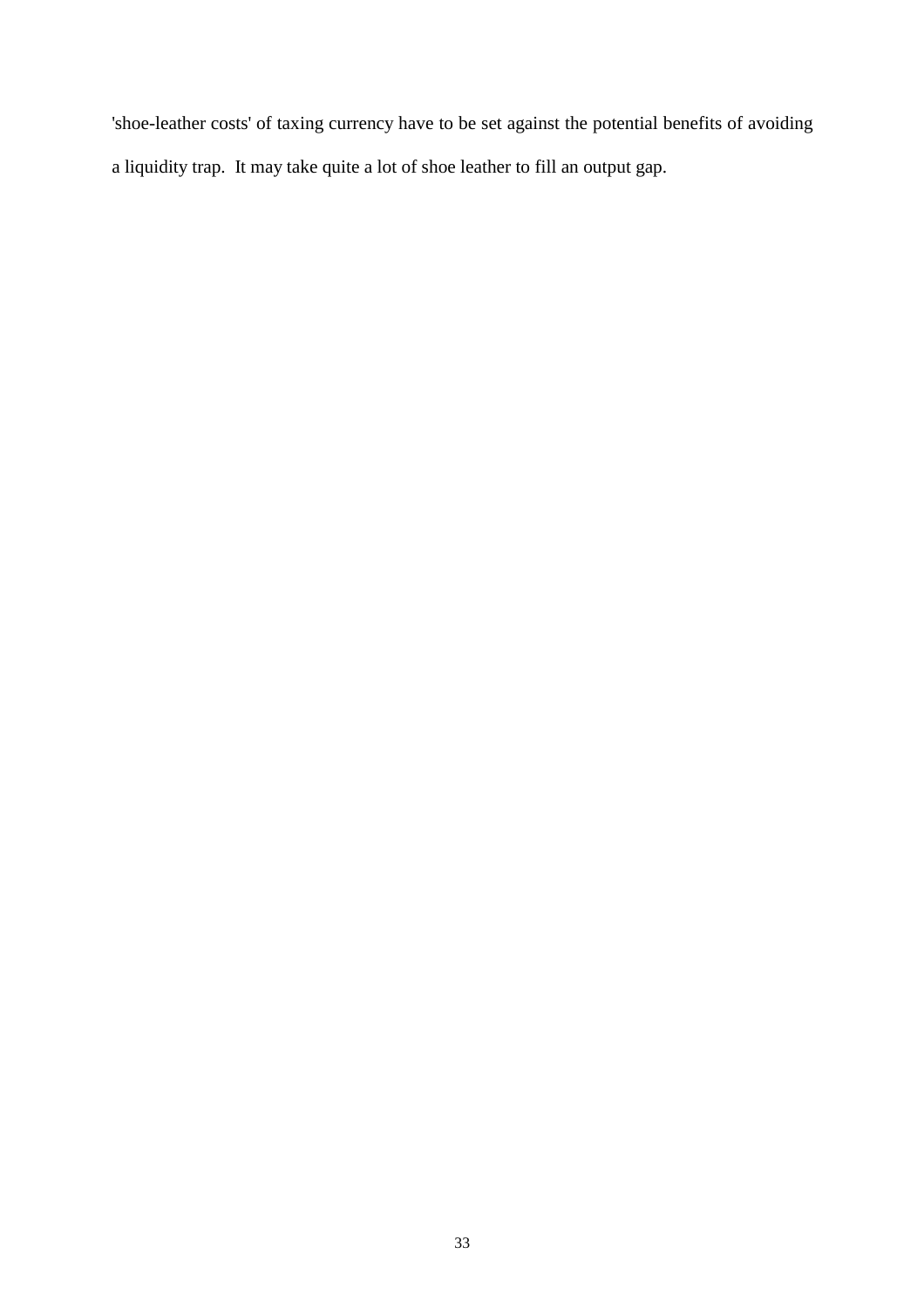## **References**

Akerlof, G.A., W.T. Dickens and G.L. Perry [1996], "The Macroeconomics of Low Inflation", *Brookings Papers on Economic Activity*, No. 1, pp. 1-76.

Ball, Laurence and Cecchetti, Stephen G. [1990], "Inflation and Uncertainty at Short and Long Horizons", *Brookings Papers on Economic Activity*, No. 1, pp. 215-254.

Benhabib, Jess, Stephanie Schmitt-Grohé and Martín Uribe [1999a], "The Perils of Taylor Rules", Mimeo, NYU, June.

Benhabib, Jess, Stephanie Schmitt-Grohé and Martín Uribe [1999b], "Avoiding Liquidity Traps", Mimeo, NYU, December.

Buiter, Willem H. [1977], "Crowding out and the effectiveness of fiscal policy", *Journal of Public Economics*, 7, pp. 309-328.

Buiter, Willem H. and Nikolaos Panigirtzoglou [1999], "Liquidity Traps: How to Avoid Them and How to Escape Them", NBER Working Paper No. 7245, July.

Chadha, Jagit S., Andrew G. Haldane and Norbert G. Janssen [1998], "Shoe-leather costs reconsidered" *Economic Journal*; 108(447) March, pages 363-82

Bank of England Working Paper No. 86, October.

Chank, K.C., G.A. Karolyi, F.A. Longstaff and A.B. Sanders [1992], "An Empirical Comparison of Alternative Models of the Short-Term Interest Rate", *Journal of Finance*, 47, pp. 1209-1227.

Clouse, James, Dale Henderson, Athanasios Orphanides, David Small and Peter Tinsley [1999], "Monetary Policy When the Nominal Short-Term Interest Rate is Zero", Board of Governors of the Federal Reserve System, Mimeo, July 13.

Cristiano, L. J [2000], "Comments on McCallum, "Theoretical Analysis Regarding a Zero Lower Bound on Nominal Interest Rates"", *Journal of Money, Credit and Banking,* 32, pp. 905-930.

Douglas, C.H. [1919], *Economic Democracy*, reprinted Sudbury: Bloomfield, 1974.

Feldstein, Martin [1997], "The Costs and Benefits of Going from Low Inflation to Price Stability", in Christina D. Romer and David H. Romer Eds. *Reducing Inflation: Motivation and Strategy*, pp. 123-156, Chicago, The University of Chicago Press.

Fischer, S. [1994], "The Costs and Benefits of Disinflation", in J.A.H. de Beaufort Wijnholds, S.C.W. Eijffinger and L.H. Hoogduin (eds.), *A Framework for Monetary Stability*, pp. 31-42, Dordrecht, Kluwer Academic Publishers.

Fisher, Irving [1933], *Stamp Scrip*, Adelphi Company, New York.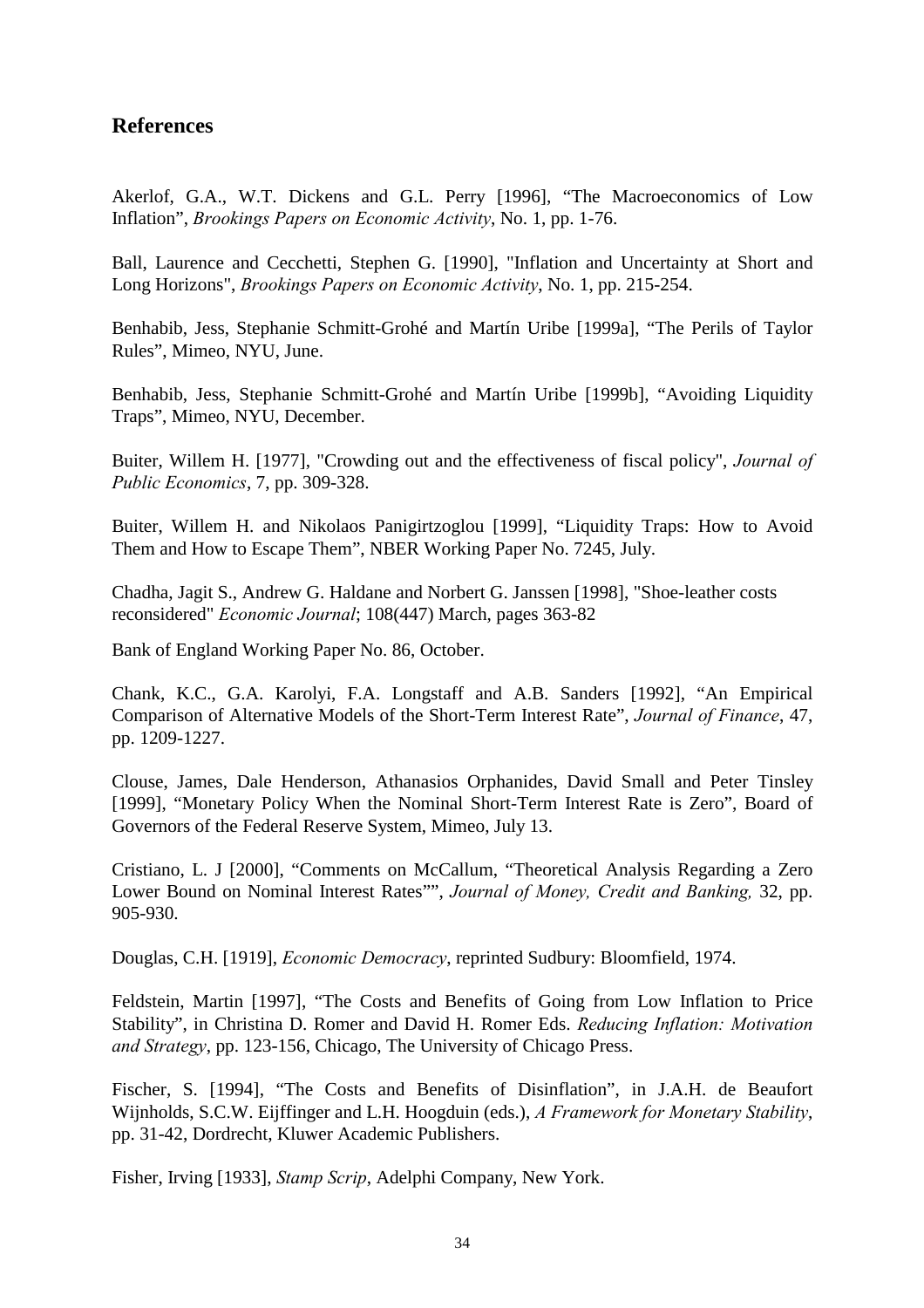Fuhrer, J. C. and B. F. Madigan [1997], "Monetary Policy when Interest Rates are Bounded at Zero," *Review of Economics and Statistics*, 79, pp. 573-585.

Gesell, Silvio [1949], *Die Natuerliche Wirtschaftsordnung*, Rudolf Zitzman Verlag, available in English as *The Natural Economic Order*, Peter Owen Ltd, London, 1958.

Hicks, John R. [1936], "Mr. Keynes and the 'Classics': A Suggested Interpretation", *Econometrica*. Reprinted in J.R. Hicks, *Critical Essays in Monetary Theory*, Oxford University Press, 1967.

Hondroyiannis, George, P.A.V.B. Swamy and George S. Tavlas [2000], "Is the Japanese Economy in a Liquidity Trap?", *Economics Letters*, 66, pp. 17-23.

Hutchinson, Frances and Brain Burkitt [1997], *The Political Economy of Social Credit and Guild Socialism*, Routledge Studies in the History of Economics, Routledge, London and New York.

Ito, Takatoshi [1998], "Japan and the Asian Financial Crisis: The Role of Financial Supervision in Restoring Growth"; paper presented at a conference on "The Japanese Financial System", New York: Columbia University, October.

Iwata, Shigeru and Shu Wu [2001], "Estimating Monetary Policy Effects When Interest Rates are Bounded at Zero", Department of Economics, University of Kansas mimeo, May.

Johnson, Karen, David Small and Ralph Tryon [1999], "Monetary Policy and Price Stability", Board of Governors of the Federal Reserve System, International Finance Discussion Papers, No 641, July.

Keynes, John Maynard [1936], *The General Theory of Employment, Interest and Money*, reprinted Macmillan St. Martin's Press, 1973.

Krugman, Paul [1998a], "Japan's trap", mimeo, May.

Krugman, Paul [1998b] "Further notes on Japan's liquidity trap", mimeo, June

Krugman, Paul [1998c] "Japan: still trapped", mimeo, November.

Krugman, Paul [1998d], "It's baaack! Japan's slump and the return of the liquidity trap", *Brookings Papers on Economic Activity*, 2, pp. 137-205.

Krugman, Paul [1999], "Inflation targeting in a liquidity trap: the law of the excluded middle", mimeo February 1999

Laidler, David E. W. [1993], *The Demand for Money; Theories, Evidence, and Problems*, Fourth Edition, Harpers Collins College Publishers, New York.

Mallory, J.R. [1954], *Social Credit and the Federal Power in Canada*, Toronto: University of Toronto Press.